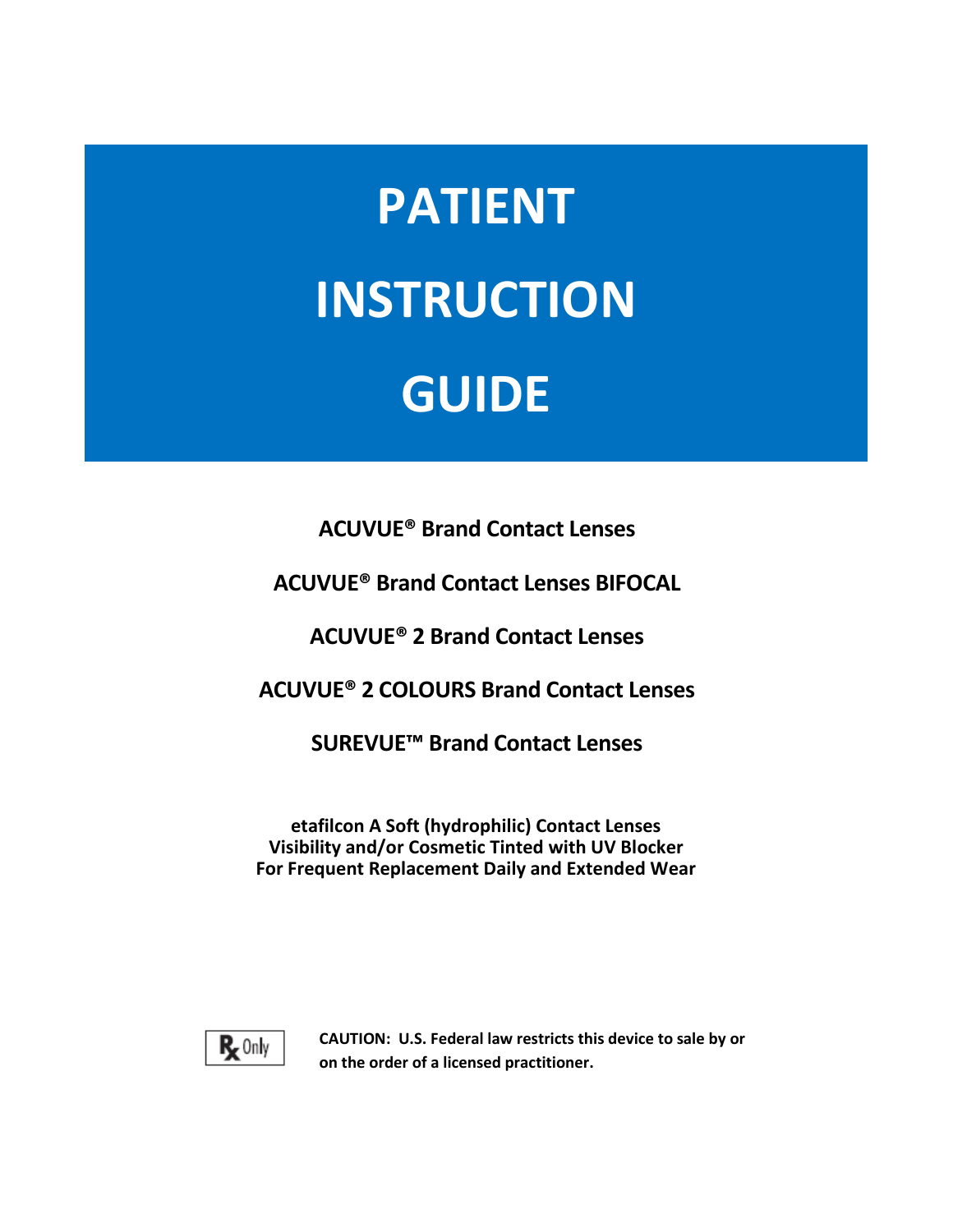# **TABLE OF CONTENTS**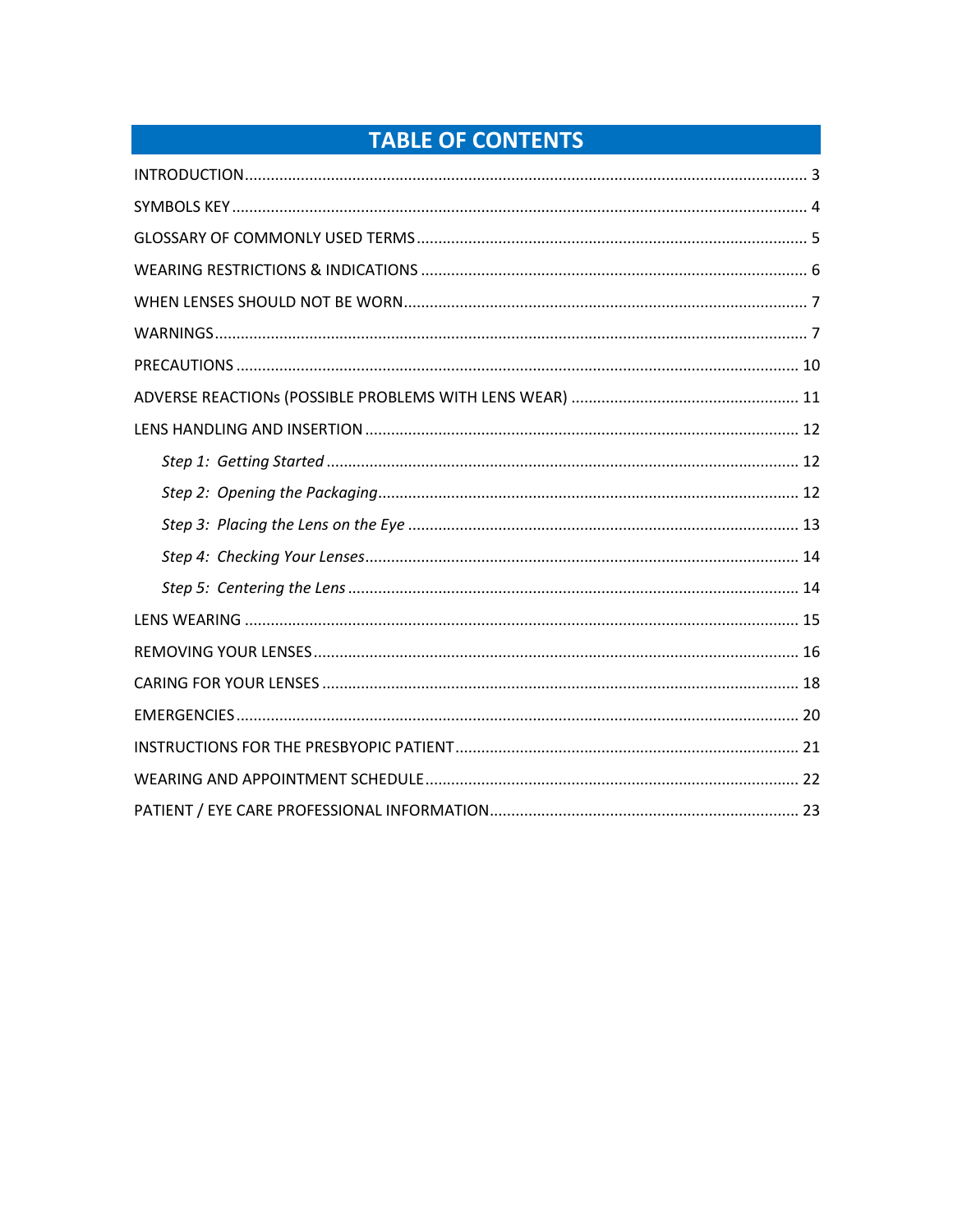## **INTRODUCTION**

#### <span id="page-2-0"></span>*About This Booklet:*

The information and instructions contained in this booklet apply only to the following brands:

- ACUVUE® Brand Contact Lenses
- ACUVUE® Brand Contact Lenses BIFOCAL
- ACUVUE® 2 Brand Contact Lenses
- ACUVUE® 2 COLOURS Brand Contact Lenses
- SUREVUE™ Brand Contact Lenses

For your eye health, it is important that your contact lenses be worn only as prescribed by your Eye Care Professional. Your Eye Care Professional should be kept fully aware of your medical history and will develop a total program of care based on your specific needs. He or she will review with you all instructions for lens handling and care, including how to safely and easily open the packaging. You will also be taught how to properly apply and remove lenses. This booklet will reinforce those instructions.

#### **If you have any questions, always ask your Eye Care Professional.**

A "Glossary of Commonly Used Terms" is included for your reference. This contains definitions of medical and technical terminology used in this booklet. In addition, a "Symbols Key" provides an explanation of symbols that may appear on the lens packaging.

Special sections are included in the back of this booklet to record your specific prescribed wearing information as well as to record the contact information for your Eye Care Professional.

#### *About Your Lenses and Contact Lens Wear:*

Your contact lenses are made from a water loving (hydrophilic) material that has the ability to absorb water, making the lenses soft and flexible. The lenses are tinted to improve visibility for handling and also contain an ultraviolet (UV) radiation absorbing ingredient to block UV radiation.

These lenses are intended for the correction of nearsightedness (myopia) and farsightedness (hyperopia). They are also available for people who may have other conditions such as astigmatism or presbyopia or for enhancement of the eye's appearance.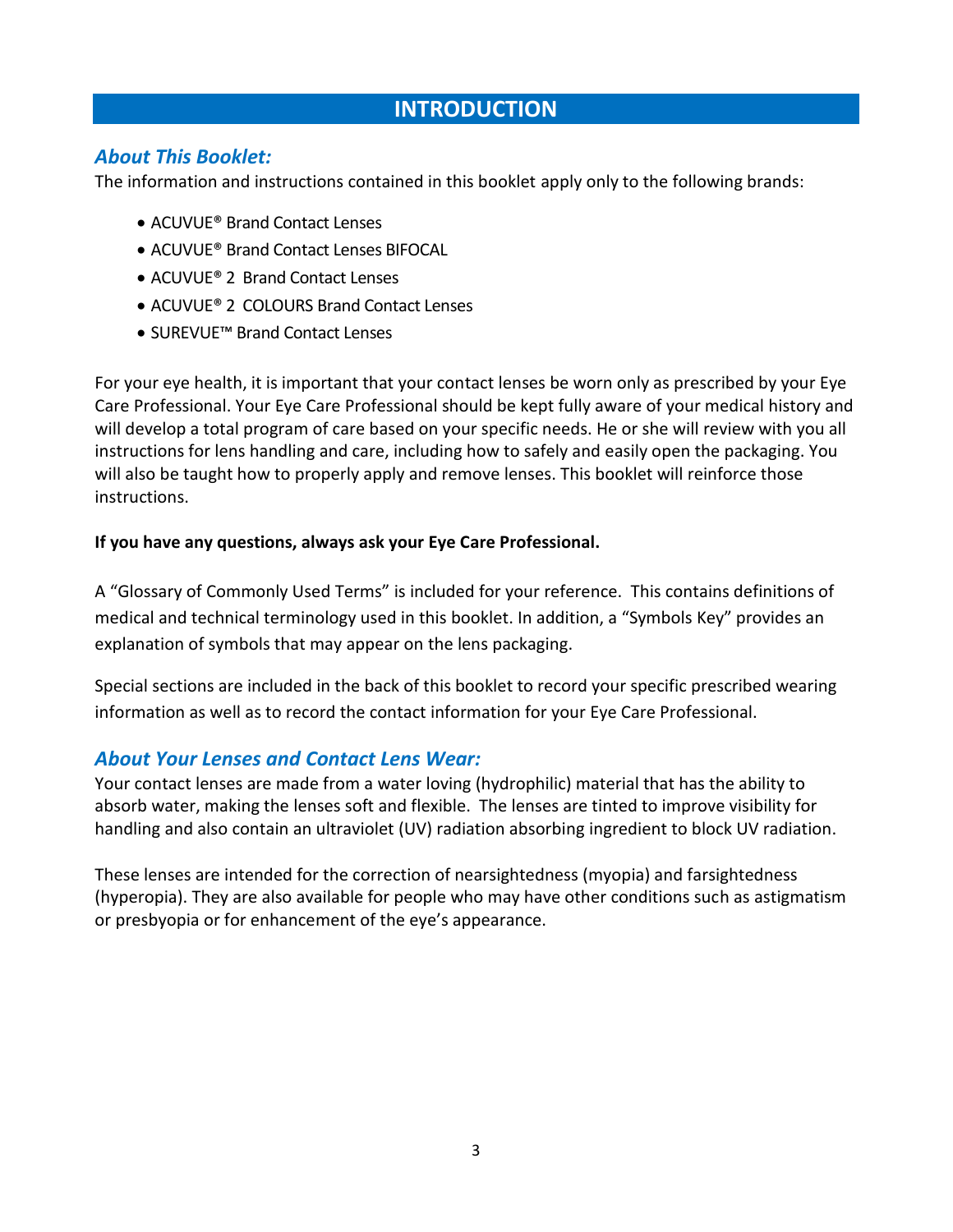# **SYMBOLS KEY**

The following symbols may appear on the label or carton:

<span id="page-3-0"></span>

| <b>SYMBOL</b>                     | <b>DESCRIPTION</b>                                                                                       |  |  |  |
|-----------------------------------|----------------------------------------------------------------------------------------------------------|--|--|--|
| 国人                                | <b>Consult Instructions for Use</b>                                                                      |  |  |  |
| $\sim$                            | Date of Manufacture                                                                                      |  |  |  |
|                                   | Manufactured by or in                                                                                    |  |  |  |
| ╳                                 | Use By Date (expiration date)                                                                            |  |  |  |
| LOT                               | <b>Batch Code</b>                                                                                        |  |  |  |
| STERILE $\vert \vert$             | Sterile Using Steam or Dry Heat                                                                          |  |  |  |
| <b>DIA</b>                        | Diameter                                                                                                 |  |  |  |
| <b>BC</b>                         | <b>Base Curve</b>                                                                                        |  |  |  |
| D                                 | Diopter (lens power)                                                                                     |  |  |  |
| <b>CYL</b>                        | Cylinder                                                                                                 |  |  |  |
| <b>AXIS</b>                       | Axis                                                                                                     |  |  |  |
| $c \epsilon_{\text{coss}}$        | Quality System Certification Symbol                                                                      |  |  |  |
| UV BLOCKING<br><b>UV BLOCKING</b> | UV-Blocking                                                                                              |  |  |  |
|                                   | Fee Paid for Waste Management                                                                            |  |  |  |
| $R_{x}$ Only                      | CAUTION: U.S. Federal law restricts this device to sale by or on<br>the order of a licensed practitioner |  |  |  |
| AV<br>123                         | Lens Orientation Correct                                                                                 |  |  |  |
| 123<br>VA<br>X<br>x<br>x          | Lens Orientation Incorrect (Lens Inside Out)                                                             |  |  |  |
| <b>E-AQU</b>                      | <b>Enhancer Aqua</b>                                                                                     |  |  |  |
| <b>E-BLU</b>                      | <b>Enhancer Blue</b>                                                                                     |  |  |  |
| <b>E-GRN</b>                      | <b>Enhancer Green</b>                                                                                    |  |  |  |
| <b>O-GRY</b>                      | Opaque Gray                                                                                              |  |  |  |
| <b>O-GRN</b>                      | Opaque Green                                                                                             |  |  |  |
| <b>O-HNY</b>                      | Opaque Honey                                                                                             |  |  |  |
| <b>O-CHN</b>                      | Opaque Chestnut                                                                                          |  |  |  |
| O-SPH                             | Opaque Sapphire                                                                                          |  |  |  |
| O-BLU                             | Opaque Blue                                                                                              |  |  |  |
| O-HZL                             | Opaque Hazel                                                                                             |  |  |  |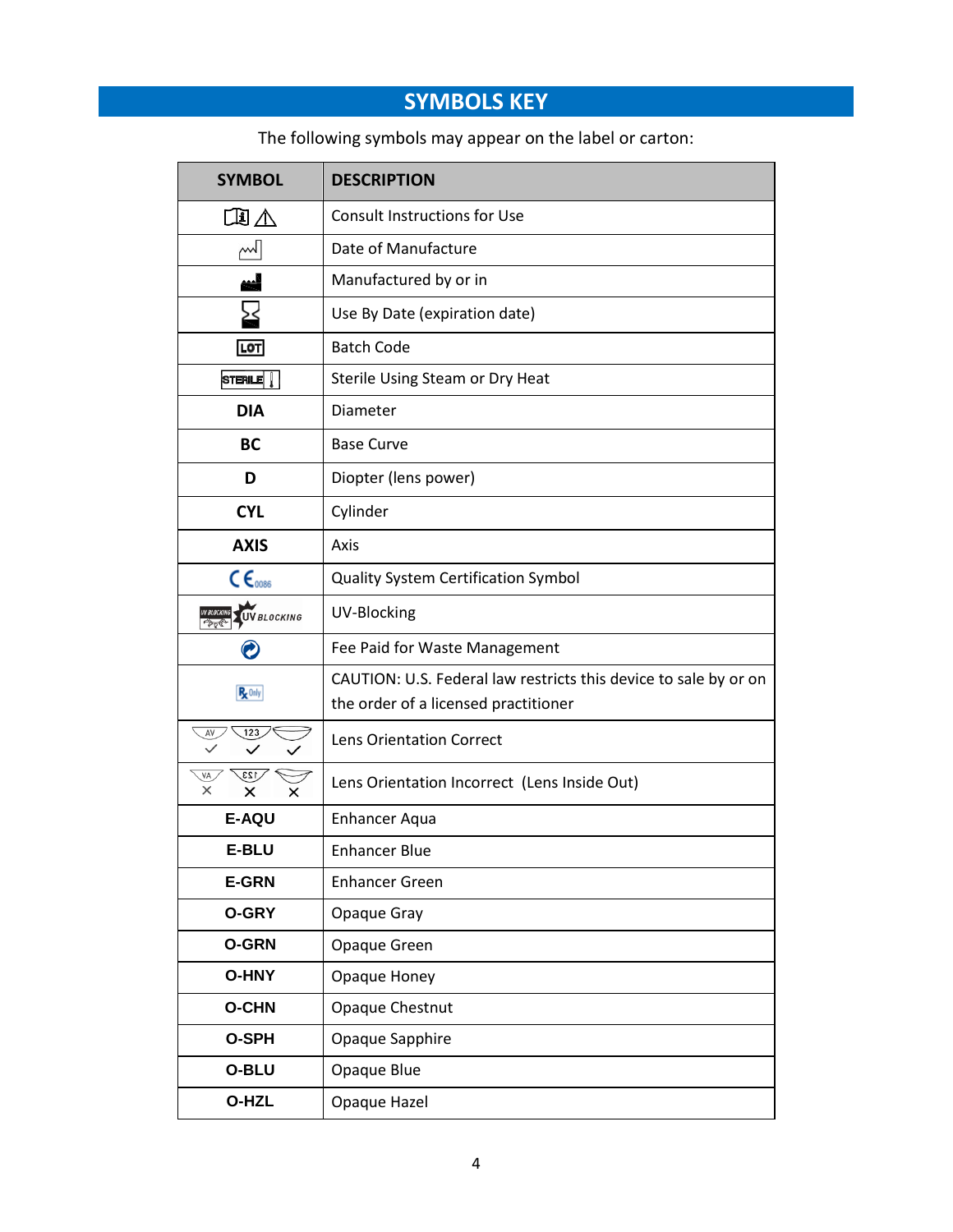## **GLOSSARY OF COMMONLY USED TERMS**

<span id="page-4-0"></span>

| <b>Term</b>          | <b>Definition</b>                                                                                                                                                                                                                      |  |
|----------------------|----------------------------------------------------------------------------------------------------------------------------------------------------------------------------------------------------------------------------------------|--|
| Astigmatism          | A condition where the cornea is not equally curved in all parts<br>of its surface. It is somewhat oval in shape, causing the visual<br>image to be out of focus (blurred)                                                              |  |
| Conjunctivitis       | Inflammation of the conjunctiva                                                                                                                                                                                                        |  |
| Cornea               | Clear front part of the eye                                                                                                                                                                                                            |  |
| <b>Corneal Ulcer</b> | A sore or lesion on the cornea                                                                                                                                                                                                         |  |
| <b>Inflammation</b>  | Swelling, redness, and pain                                                                                                                                                                                                            |  |
| Presbyopia           | A condition in which the natural lenses in the eyes lose some<br>of their elasticity. This occurs normally with aging as the<br>lenses lose some of their ability to change focus for different<br>distances (loss of reading vision). |  |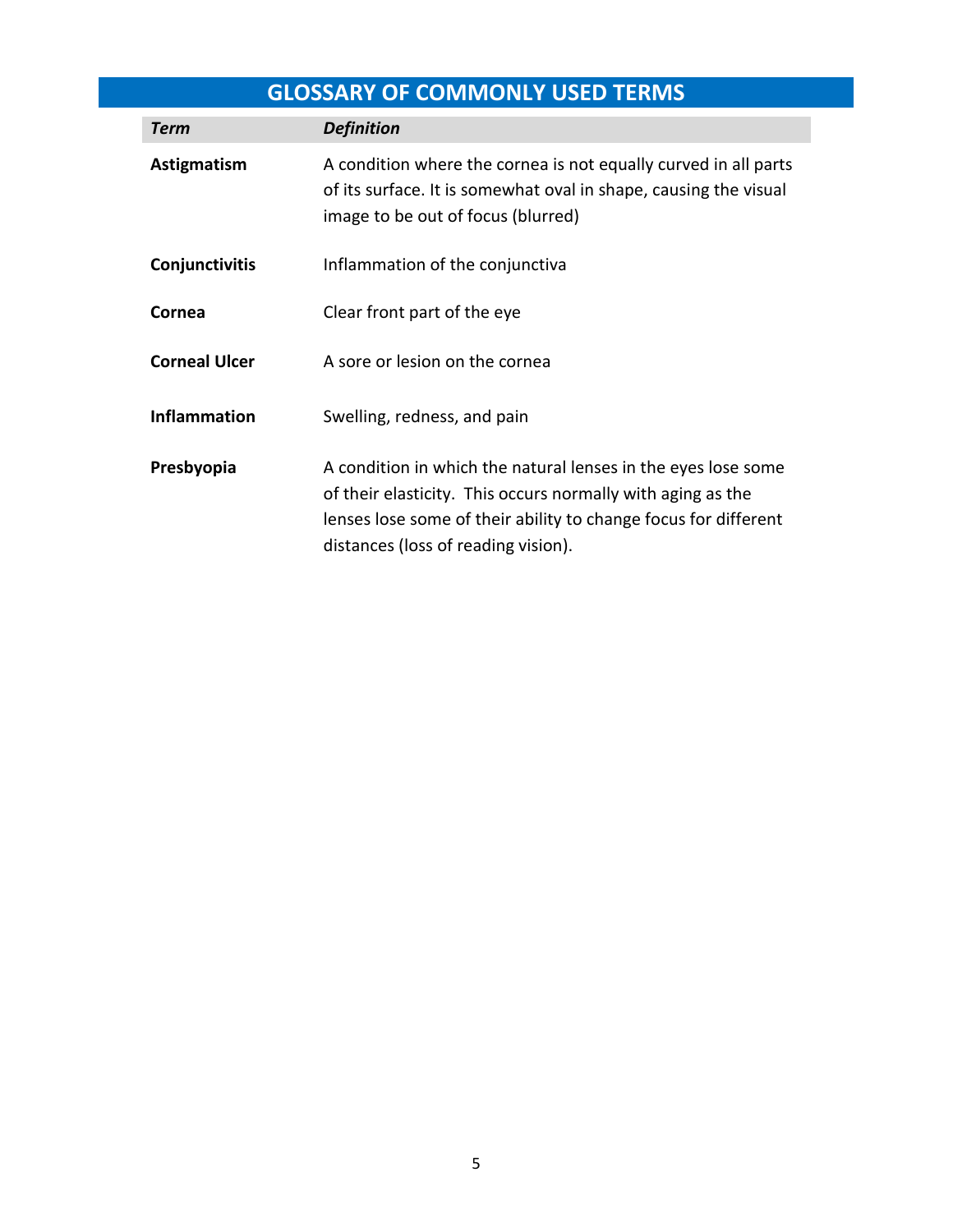## **WEARING RESTRICTIONS & INDICATIONS**

<span id="page-5-0"></span>The ACUVUE® and ACUVUE® 2 Contact Lenses are indicated for daily and extended wear for the correction of nearsightedness (myopia) and farsightedness (hyperopia) in people with nondiseased eyes who may have 1.00D or less of astigmatism.

The ACUVUE® Bifocal Contact Lenses are indicated for daily and extended wear for the correction of distance and near vision in people with non-diseased eyes who may have 4.00D of ADD or less and 0.75D or less of astigmatism.

The SUREVUE™ Contact Lenses are indicated for daily wear for the correction of nearsightedness (myopia) and farsightedness (hyperopia) in people with non-diseased eyes who may have 1.00D or less of astigmatism.

The ACUVUE® 2 COLOURS Contact Lenses are intended to enhance or alter the appearance of your natural eye. These lenses are also intended for daily and extended wear for the correction of nearsightedness (myopia) and farsightedness (hyperopia) in people with non-diseased eyes who may have 1.00D or less of astigmatism.

These lenses help protect against transmission of harmful UV radiation to the cornea and into the eye.

**WARNING: UV ABSORBING CONTACT LENSES are not substitutesfor protective UV absorbing eyewear such as UV absorbing goggles or sunglasses because they do not completely cover the eye and surrounding area. You should continue to use UV absorbing eyewear as directed.**

**NOTE: Long-term exposure to UV radiation is one of the risk factors associated with cataracts. Exposure is based on a number of factors such as environmental conditions (altitude, geography, cloud cover) and personal factors (extent and nature of outdoor activities). UV blocking contact lenses help provide protection against harmful UV radiation. However, clinical studies have not been done to demonstrate that wearing UV blocking contact lenses reduces the risk of developing cataracts or other eye disorders. Consult your Eye Care Professional for more information.**

The lenses described in this booklet may be prescribed for either daily wear or extended wear from 1-7 days between removal as recommended by your Eye Care Professional. They should be removed from your eyes and discarded as prescribed by your Eye Care Professional.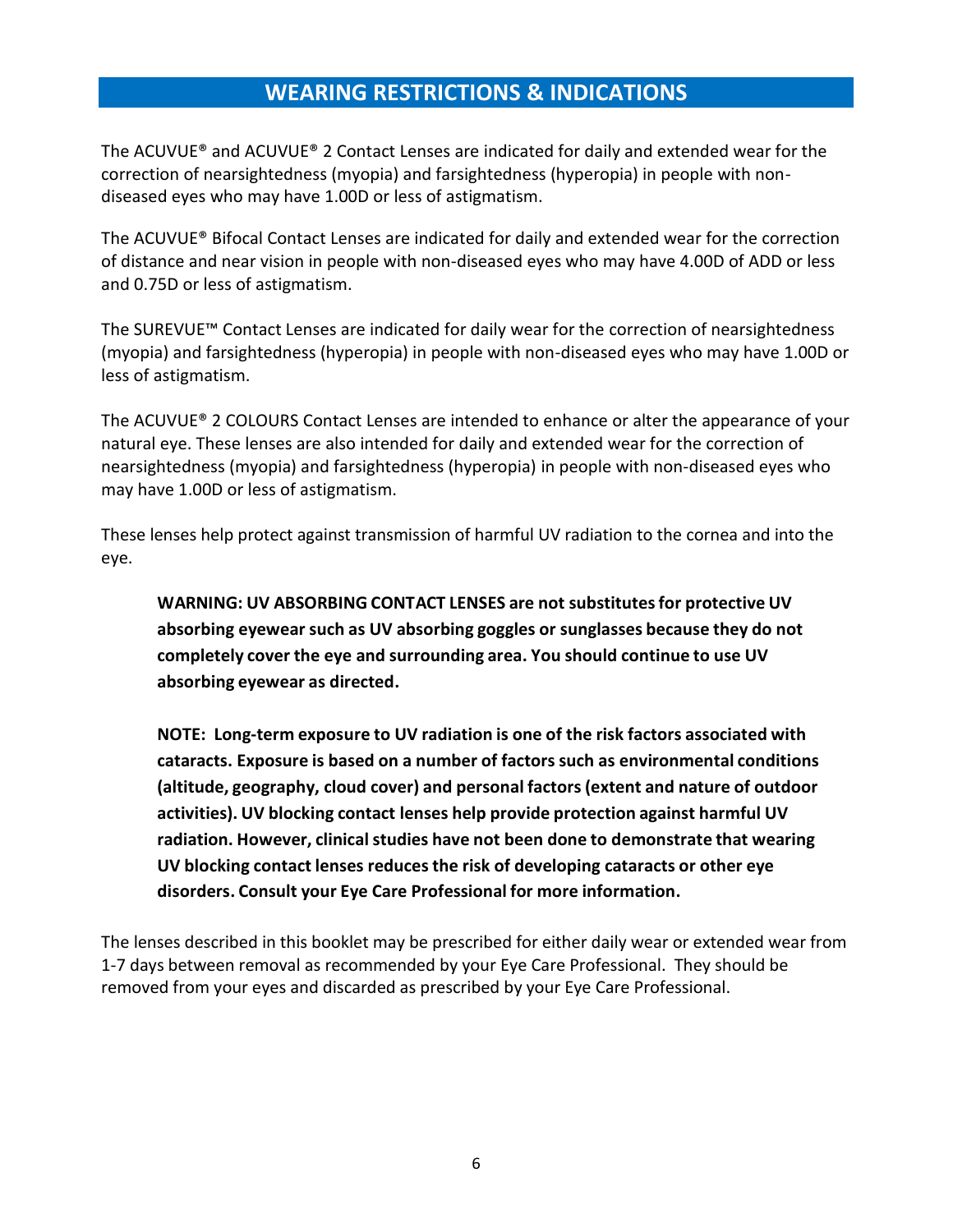# **WHEN LENSES SHOULD NOT BE WORN (CONTRAINDICATIONS)**

<span id="page-6-0"></span>There are certain health conditions with which contact lenses should not be worn. You should alert your Eye Care Professional to any of the conditions listed below. Only your Eye Care Professional can determine if contact lens wear is right for you.

- Inflammation or infection in or around the eye or eyelids
- Any eye disease, injury or abnormality that affects the cornea, conjunctiva or eyelids
- Severe dry eye
- Reduced corneal sensitivity
- Any systemic disease that may affect the eye or be exaggerated by wearing contact lenses
- Allergic reactions on the surface of the eye or surrounding tissues that may be induced or made worse by wearing contact lenses or use of contact lens solutions
- Irritation of the eye caused by allergic reactions to ingredients in contact lens solutions (i.e., cleaning and disinfecting solutions, rewetting drops, etc.). These solutions may contain chemicals or preservatives (such as mercury, Thimerosal, etc.) to which some people may develop an allergic response
- Any active eye infection
- If eyes become red or irritated

## **WARNINGS**

#### <span id="page-6-1"></span>*What You Should Know About Contact Lens Wear:*

**EYE PROBLEMS, INCLUDING CORNEAL ULCERS, CAN DEVELOP RAPIDLY AND LEAD TO LOSS OF VISION. IF YOU EXPERIENCE:**

- **Eye Discomfort,**
- **Excessive Tearing,**
- **Vision Changes,**
- **Loss of Vision,**
- **Eye Redness, or**
- **Other Eye Problems,**

#### **YOU SHOULD IMMEDIATELY REMOVE THE LENSES, AND PROMPTLY CONTACT YOUR EYE CARE PROFESSIONAL.**

 When prescribed by your Eye Care Professional for daily wear (i.e., your Eye Care Professional instructs you to remove your lenses at the end of each day), you should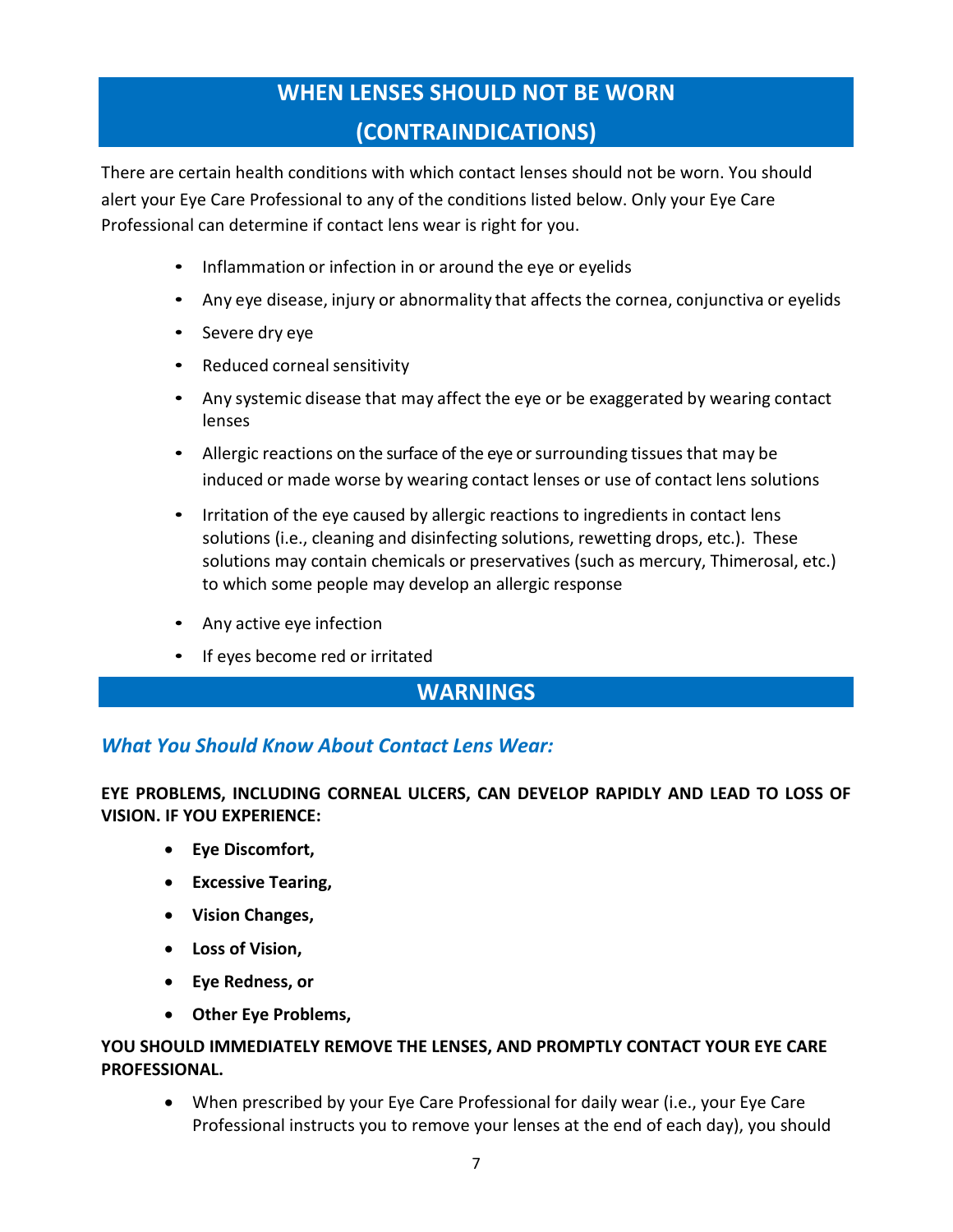not wear your lenses while sleeping. Clinical studies have shown that the risk of serious eye problems is increased when lenses are worn overnight.<sup>1</sup>

- Studies have shown that contact lens wearers who smoke have a higher rate of eye problems than nonsmokers.
- Problems with contact lenses or lens care products could result in serious injury to the eye.
- Proper use and care of your contact lenses and lens care products, including lens cases, are essential for the safe use of these products.
- The overall risk of serious eye problems may be reduced by carefully following directions for lens care, including cleaning the lens case.

 $^{1}$ New England Journal of Medicine, September 21, 1989; 321 (12), pp. 773-783

#### *Specific Instructions for Use and Warnings:*

#### **Water Activity**

#### *Instruction for Use*

Do not expose your contact lenses to water while you are wearing them.

#### **WARNING:**

Water can harbor microorganisms that can lead to severe infection, vision loss, or blindness. If your lenses have been submersed in water when participating in water sports or swimming in pools, hot tubs, lakes, or oceans, you should discard them and replace them with a new pair. Ask your Eye Care Professional for recommendations about wearing your lenses during any activity involving water.

#### **•** Soaking and Storing Your Lenses

#### *Instruction for Use*

Use only fresh multipurpose (contact lens disinfecting) solution each time you soak (store) your lenses.

#### **WARNING***:*

Do not reuse or "top off" old solution left in your lens case since solution reuse reduces effective lens disinfection and could lead to severe infection, vision loss, or blindness.

"Topping-Off" is the addition of fresh solution to solution that has been sitting your case.

#### **Discard Date on Multipurpose Solution Bottle**

#### *Instruction for Use*

- Discard any remaining solution after the recommended time period indicated on the bottle of multipurpose solution used for disinfecting and soaking your contact lenses.
- The Discard date refers to the time you can safely use the contact lens care product after the bottle has been opened. It is not the same as the expiration date, which is the last date that the product is still effective before it is opened.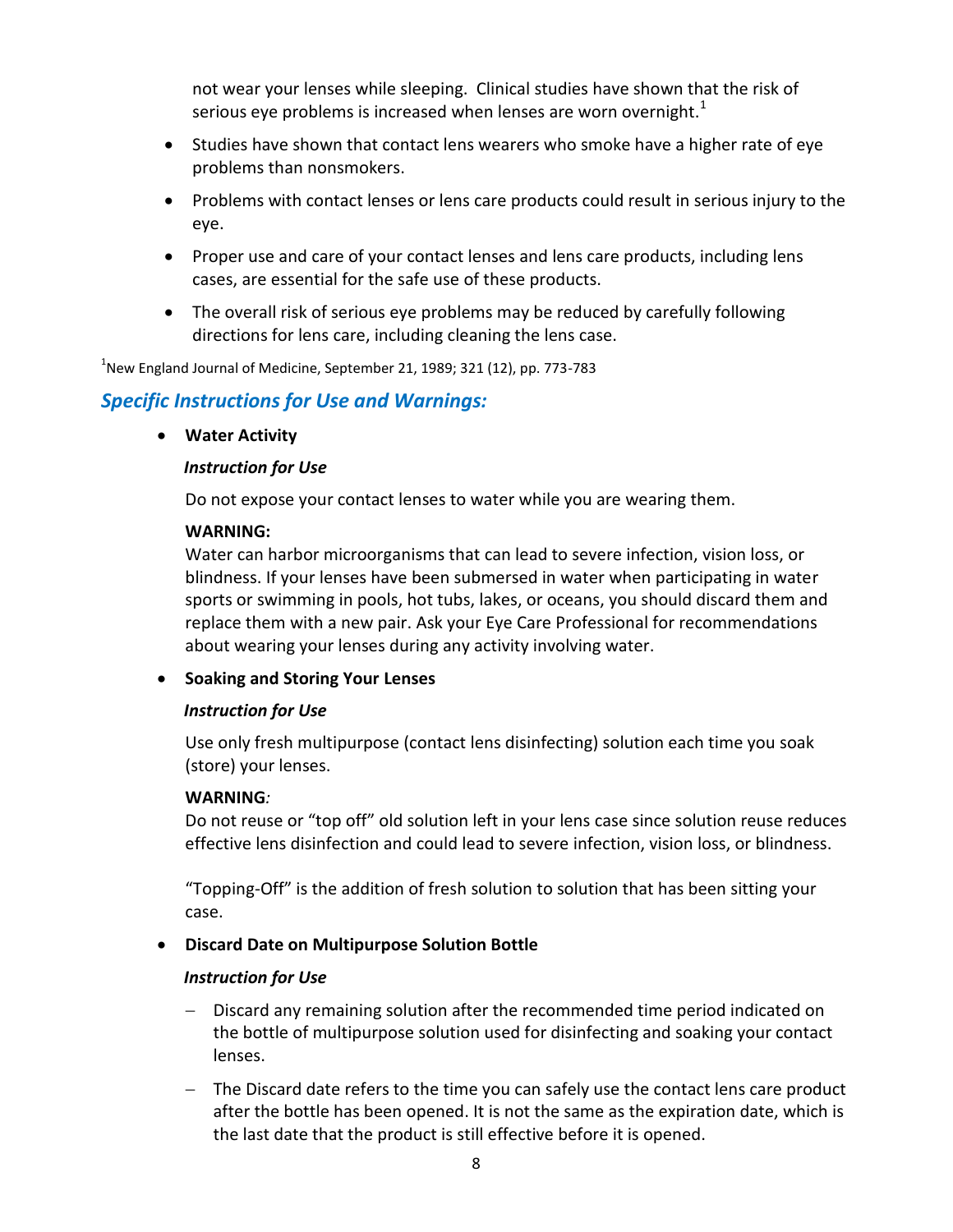#### **WARNING:**

Using your multipurpose solution beyond the discard date could result in contamination of the solution and can lead to severe infection, vision loss, or blindness.

- To avoid contamination, DO NOT touch tip of container to any surface. Replace cap after using.
- To avoid contaminating your solution, DO NOT transfer to other bottles or containers.

#### **Rub and Rinse Time**

#### *Instruction for Use*

To adequately disinfect the lenses, rub and rinse the lenses according to the recommended lens rubbing and rinsing times in the labeling of the multipurpose solution.

#### **WARNING:**

- Rub and rinse lenses for the recommended amount of time to help prevent serious eye infections.
- Never use water, saline solution, or rewetting drops to disinfect the lenses. These solutions will not disinfect the lenses. Not using the recommended disinfectant can lead to severe infection, vision loss, or blindness.

#### **Lens Case Care**

#### *Instruction for Use*

- Empty and clean contact lens cases with digital rubbing using fresh, sterile disinfecting solutions/contact lens cleaner. Never use water. Cleaning should be followed by rinsing with fresh, sterile disinfecting solutions (never use water) and wiping the lens cases with fresh, clean tissue is recommended. Never air-dry or recap the lens case lids after use without any additional cleaning methods. If air drying, be sure that no residual solution remains in the case before allowing it to air dry.
- Replace your lens case according to the directions given to you by your Eye Care Professional or the labeling that came with your case.
- Contact lens cases can be a source of bacterial growth.

#### **WARNING:**

Do not store your lenses or rinse your lens case with water or any non-sterile solution. Only use fresh multipurpose solution so you do not contaminate your lenses or lens case. Use of non-sterile solution can lead to severe infection, vision loss, or blindness.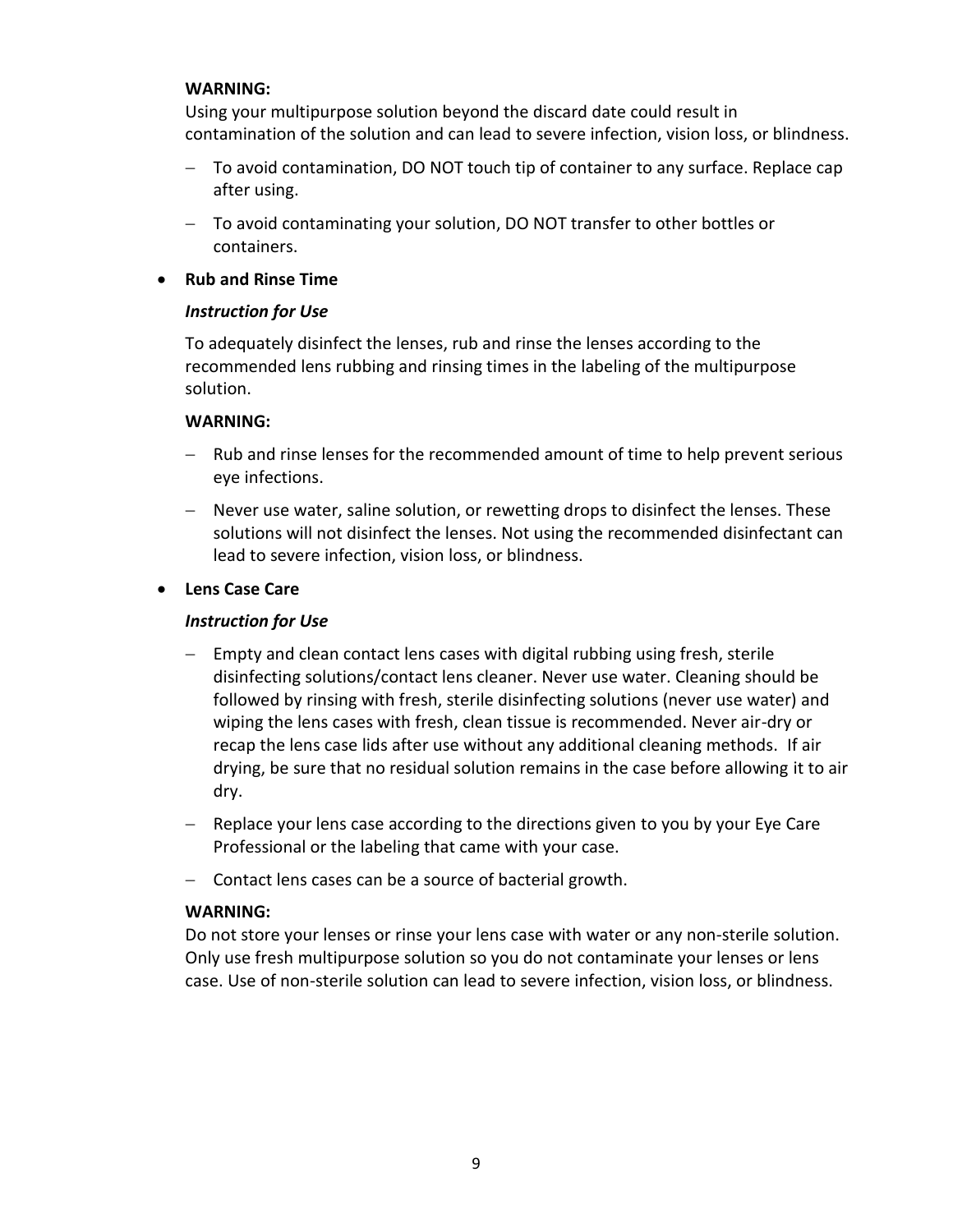## **PRECAUTIONS**

<span id="page-9-0"></span>**For your eye health,** it is important to carefully follow the handling, insertion, removal, and wearing instructions in this booklet as well as those prescribed by your Eye Care Professional (**see "Lens Handling & Insertion," "Lens Wearing," and "Lens Care" sections**).

#### *General Precautions:*

- If you wear your contact lenses to correct presbyopia using monovision you **may not** be able to get the best corrected visual acuity for either far or near vision. Visual needs are different for different people, so your Eye Care Professional should work with you when selecting the most appropriate type of lens for you.
- **Always** contact your Eye Care Professional before using any medicine in your eyes.
- **Be aware** that certain medications, such as antihistamines, decongestants, diuretics, muscle relaxants, tranquilizers, and those for motion sickness may cause dryness of the eye, increased lens awareness (feeling of the lens in the eye), or blurred vision. Always inform your Eye Care Professional if you experience any problems with your lenses while taking such medications. Depending on your symptoms, your Eye Care Professional may recommend rewetting drops that are available for use with soft contact lenses or may recommend that you stop wearing contact lenses while you are using these medications.
- **Be aware** that if you use oral contraceptives (birth control pills), you could develop changes in vision or comfort when wearing contact lenses.
- As with any contact lens, follow-up visits are necessary to assure the continuing health of your eyes. Ask your Eye Care Professional about the recommended follow-up schedule.

#### *Who Should Know That You are Wearing Contact Lenses:*

- **Inform** all of your doctors (Health Care Professionals) about being a contact lens wearer.
- **Always** inform your employer of being a contact lens wearer. Some jobs may require use of eye protection equipment or may require that you not wear contact lenses.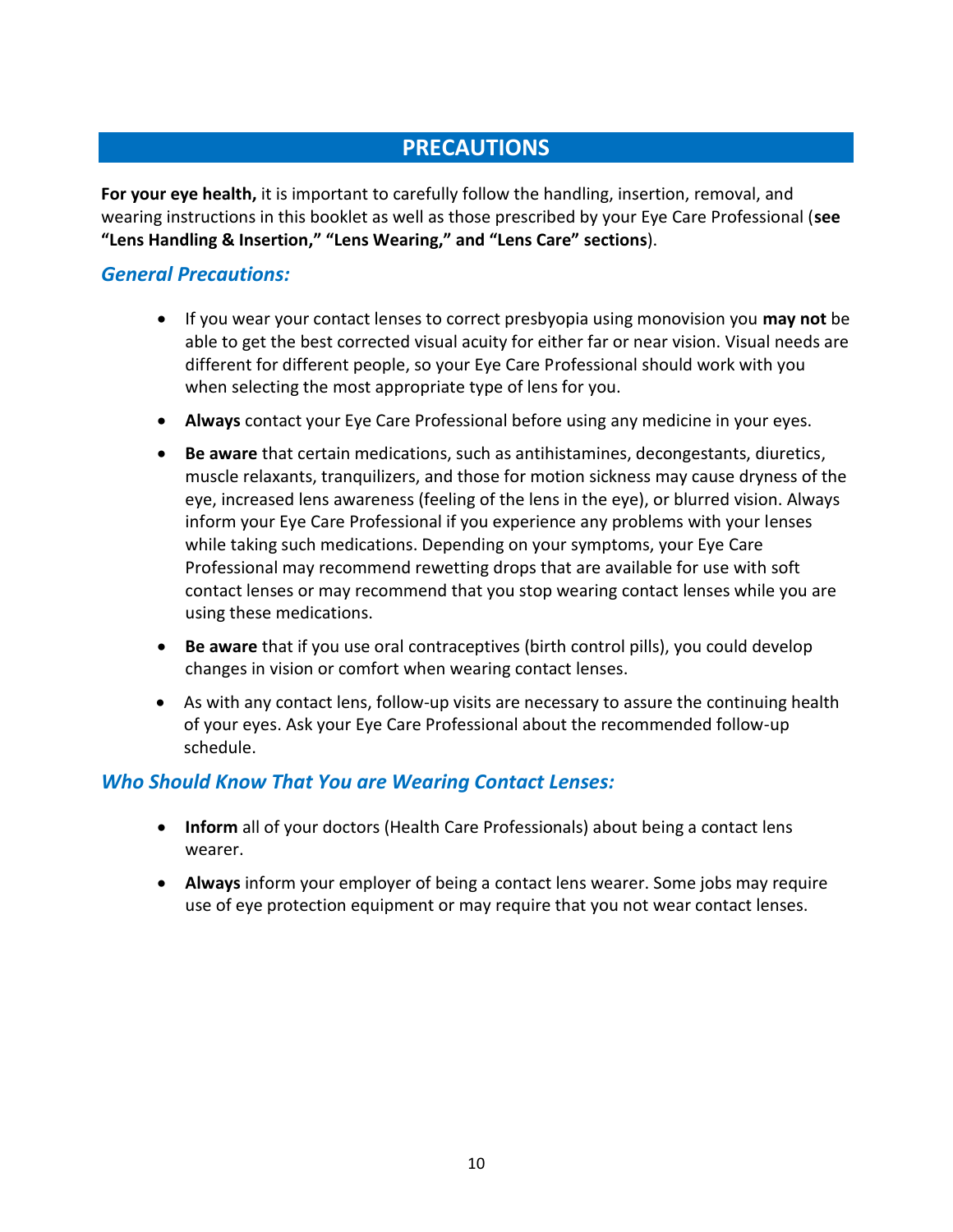## **ADVERSE REACTIONS (POSSIBLE PROBLEMS WITH LENS WEAR)**

#### <span id="page-10-0"></span>*Possible Problems*

#### **Be aware that problems can occur while wearing contact lenses and may or may not be associated with the following symptoms:**

- burning, stinging and/or itchy eyes
- reduced lens comfort
- feeling of something in your eye (foreign body, scratched area)
- swelling or inflammation in or around the eyes
- eye redness
- eyelid problems
- watery eyes
- unusual eye secretions
- poor vision
- blurred vision
- rainbows or halos around objects
- sensitivity to light (photophobia)
- dry eyes

When any of the above symptoms occur, a serious eye condition may be present. You should **immediately be seen by your Eye Care Professional**, so that the problem can be identified and treated, if necessary, in order to avoid serious eye damage.

#### *Recognizing Problems and What To Do*

You should conduct a simple 3-part self-examination at least once a day. Ask yourself:

- How do the lenses feel on my eyes?
- How do my eyes look?
- Have I noticed a change in my vision?

If you notice any problems, you should IMMEDIATELY REMOVE YOUR LENS. If the problem or discomfort stops, discard the lens and place a new fresh lens on the eye.

If after inserting the new lens, the problem continues, IMMEDIATELY REMOVE THE LENS AND CONTACT YOUR EYE CARE PROFESSIONAL.

Do NOT use a new lens as self-treatment for the problem.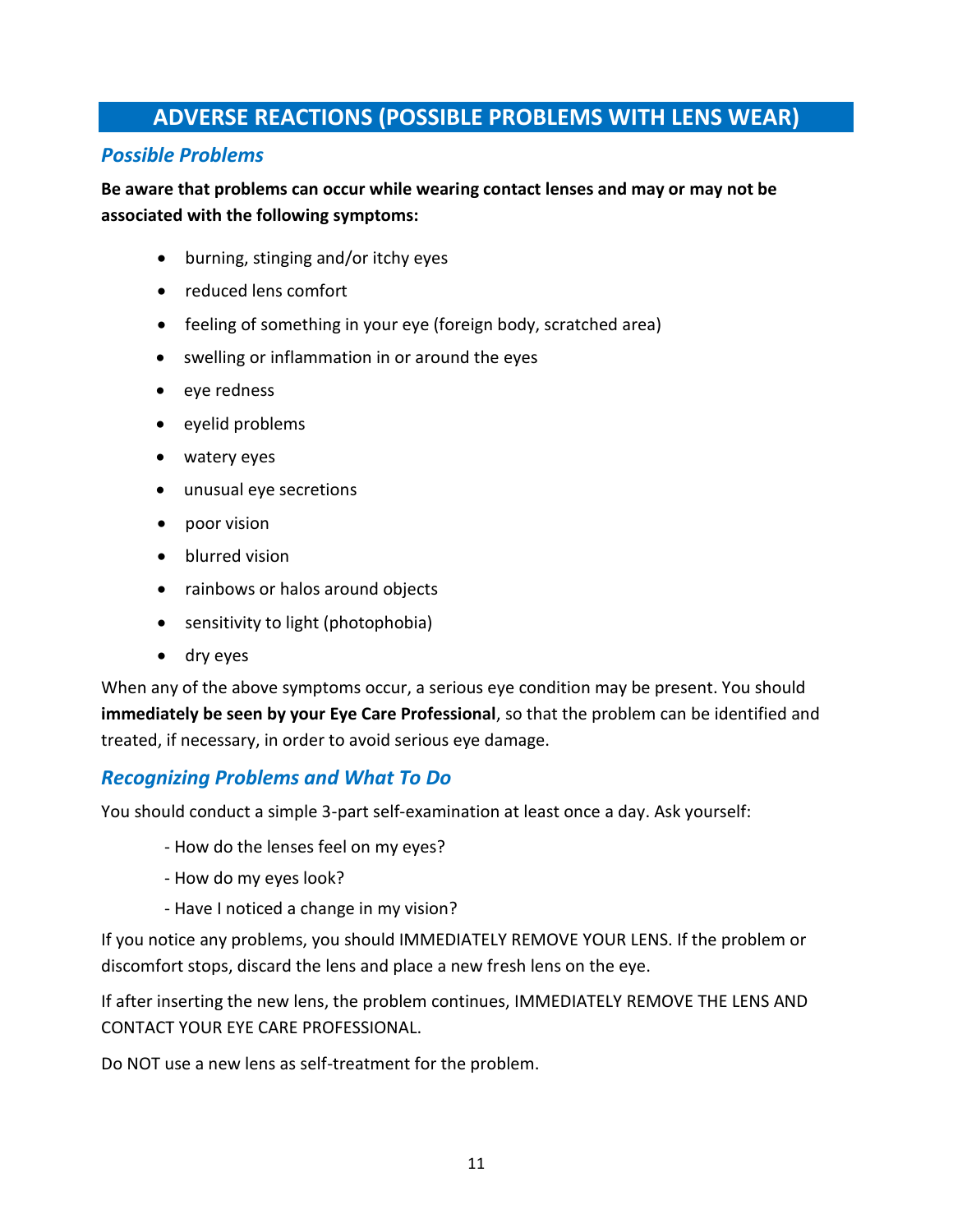## **LENS HANDLING AND INSERTION**

<span id="page-11-0"></span>**For your eye health,** it is important to carefully follow the handling, insertion, removal, and wearing instructions in this booklet as well as those prescribed by your Eye Care Professional. If you will not or cannot always follow the recommended care procedures, you should not attempt to wear contact lenses.

#### *When you first get your lenses, be sure that you are able to put the lenses on and remove them (or have someone else available who can remove the lenses for you) before leaving your Eye Care Professional's office.*

#### <span id="page-11-1"></span>*Step 1: Getting Started*

It is essential that you learn and use good hygiene in the care and handling of your new lenses.

Cleanliness is the first and most important aspect of proper contact lens care. In particular, your hands should be clean, dry, and free of any soaps, lotions, or creams before you handle your lenses.

Before you start:

 Always wash your hands thoroughly with a mild soap, rinse completely and dry with a lint-free towel before touching your lenses.

#### *DO NOT touch your contact lenses with your fingers or hands if they are not completely clean, because tiny lens scratches may occur, causing unclear vision and/or injury to your eye.*

 You should avoid the use of soaps containing cold cream, lotion, or oily cosmetics before handling your lenses. These substances may come into contact with the lenses and interfere with successful wearing.

*DO NOT get cosmetics, lotions, soaps, creams, deodorants, or sprays in your eyes or on your lenses. It is best to put on your lenses before putting on makeup. Waterbased cosmetics are less likely to damage lenses than oil-based products.*

Start off correctly by getting into the habit of always using proper hygiene so that they become automatic.

## <span id="page-11-2"></span>*Step 2: Opening the Packaging*

#### **Multipack**

Each multipack contains individually packaged lenses. Each lens comes in its own lens package designed specifically to keep it sterile. You may choose to keep your lenses inside the multipack for storage until you are ready to use them.

#### **Lens Package**

To open an individual lens package, follow these simple steps: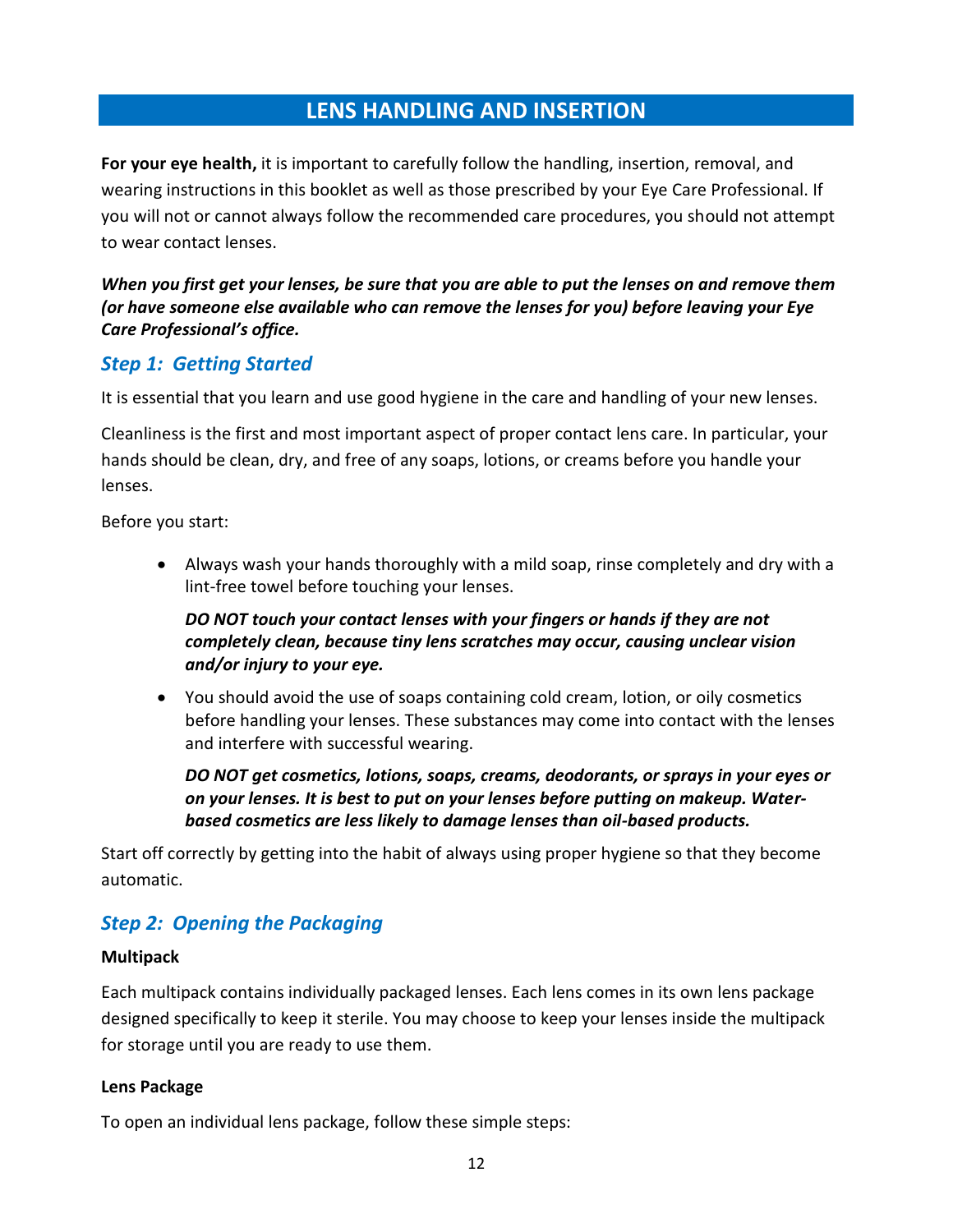#### *DO NOT use if the sterile blister package is opened or damaged.*

- 1. Shake the lens package and check to see that the lens is floating in the solution.
- 2. Peel back the foil closure to reveal the lens. By stabilizing the lens package on the tabletop, you will minimize the possibility of a sudden splash.
- 3. Place a finger on the lens and slide the lens up the side of the bowl of the lens package until it is free of the container.

#### *NEVER use tweezers or other tools to remove your lenses from the lens container unless specifically indicated for that use.*

Occasionally, a lens may stick to the inside surface of the foil when opened, or to the plastic package itself. This will not affect the sterility of the lens. It is still perfectly safe to use. Carefully remove and inspect the lens following the handling instructions.

#### **Lens Handling Tips**

 Handle your lenses with your fingertips, and be careful to avoid contact with fingernails. It is helpful to keep your fingernails short and smooth.

#### *DO NOT touch the lens with your fingernails.*

- Develop the habit of always working with the same lens first to avoid mix-ups.
- After you have removed the lens from the packaging, examine it to be sure that it is moist, clean, and free of any nicks or tears. If the lens appears damaged, DO NOT use it. Use the next lens in the multipack.

*ALWAYS handle lenses carefully and avoid dropping them.* 

## <span id="page-12-0"></span>*Step 3: Placing the Lens on the Eye*

#### **Remember, always start with the same eye.**

Once you have opened the lens package, removed and examined the lens, follow these steps to insert the lens into your eye:

- 1. BE SURE THE LENS IS NOT INSIDE-OUT by following either of the following procedures:
	- Place the lens on the tip of your index finger and check its profile. The lens should assume a natural, curved, bowl-like shape. If the lens edges tend to point outward, the lens is inside out. Another method is to gently squeeze the lens between the thumb and forefinger. The edges should turn inward. If the lens is inside out, the edges will turn slightly outward.

#### **OR**

- Place the lens on the tip of your index finger and, looking up at the lens, locate the numbers 1-2-3. 1-2-3 indicates correct orientation while a reverse of 1-2-3 indicates the lens is inside out. If the lens is inside out (reverse 1-2-3), invert the lens and locate the numbers again to confirm correct lens orientation.
- 2. With the lens on your index finger, use your other hand to hold your upper eyelid so you won't blink.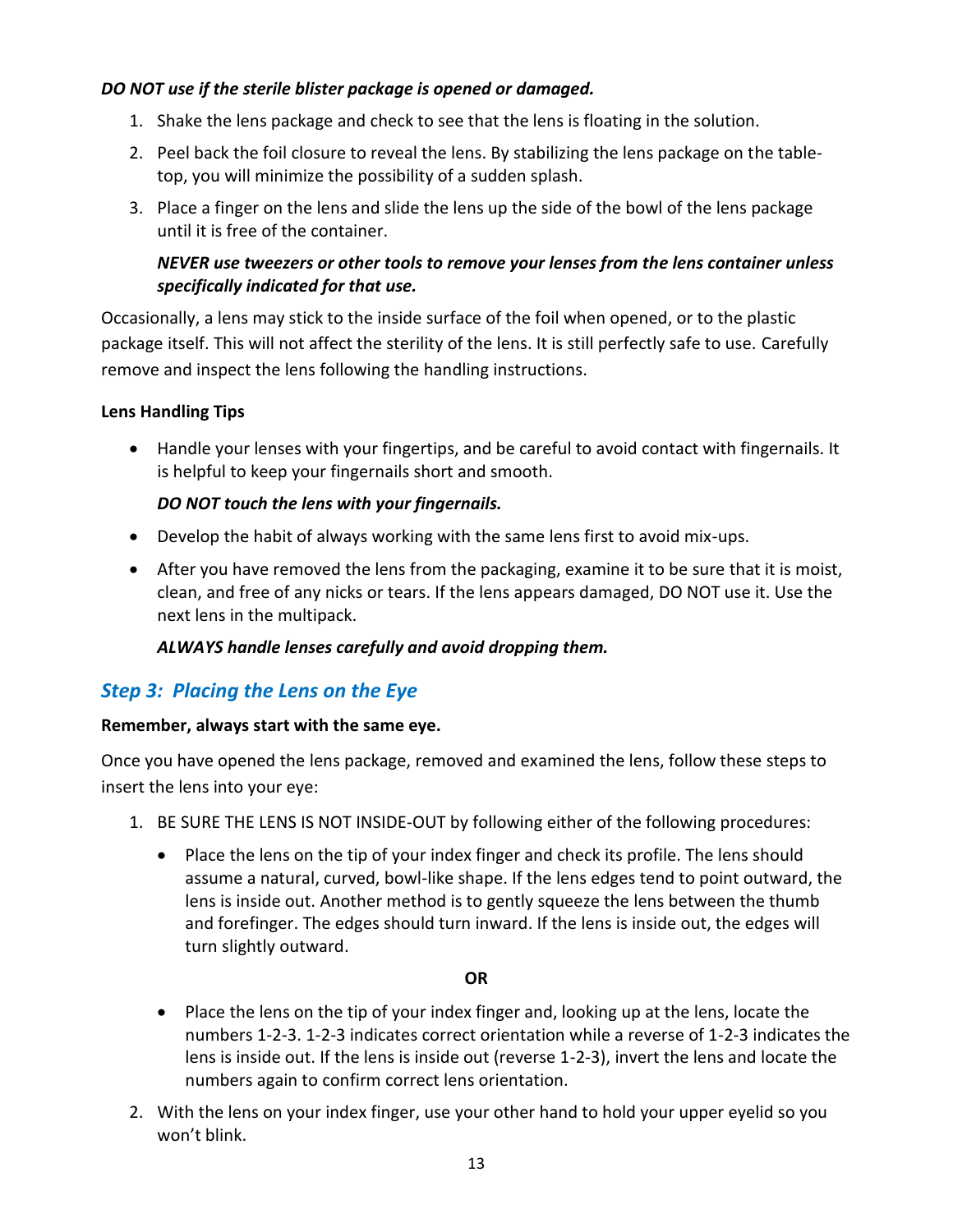- 3. Pull down your lower eyelid with the other fingers of your "inserting" hand.
- 4. Look up at the ceiling and gently place the lens on the lower part of your eye.
- 5. Slowly release your eyelid and close your eye for a moment.
- 6. Blink several times to center the lens.
- 7. Use the same technique when inserting the lens for your other eye.

There are other methods of lens placement. If the above method is difficult for you, ask your Eye Care Professional for an alternate method.

## <span id="page-13-0"></span>*Step 4: Checking Your Lenses*

After you have successfully inserted your lenses, you should ask yourself:

- Do I see well?
- How do the lenses feel on my eyes?
- How do my eyes look?

If after placement of the lens, your vision is blurred, check for the following:

- The lens is not centered on the eye (see "*Step 5: Centering the Lens,"* next in this booklet).
- If the lens is centered, remove the lens (see "Removing Your Lenses") and check for the following:
	- Cosmetics or oils on the lens. Dispose of the lens and insert a new fresh lens.
	- $-$  The lens is on the wrong eye.
	- The lens is inside out (it would also not be as comfortable as normal). See *"Step 3: Placing the Lens on the Eye."*

If you find that your vision is still blurred after checking the above possibilities, remove both lenses and consult your Eye Care Professional.

**Note:** If a lens is noticeably uncomfortable upon insertion or becomes less comfortable than when it was first inserted, remove the lens immediately and contact your Eye Care Professional. If your examination of your eyes and the lenses shows any other problems, IMMEDIATELY REMOVE YOUR LENSES AND CONTACT YOUR EYE CARE PROFESSIONAL.

## <span id="page-13-1"></span>*Step 5: Centering the Lens*

A lens, which is on the cornea (center of your eye), will very rarely move onto the white part of the eye during wear. This, however, can occur if insertion and removal procedures are not performed properly. To center a lens, follow either of these procedures:

Close your eyelids and gently massage the lens into place through the closed lids.

**OR**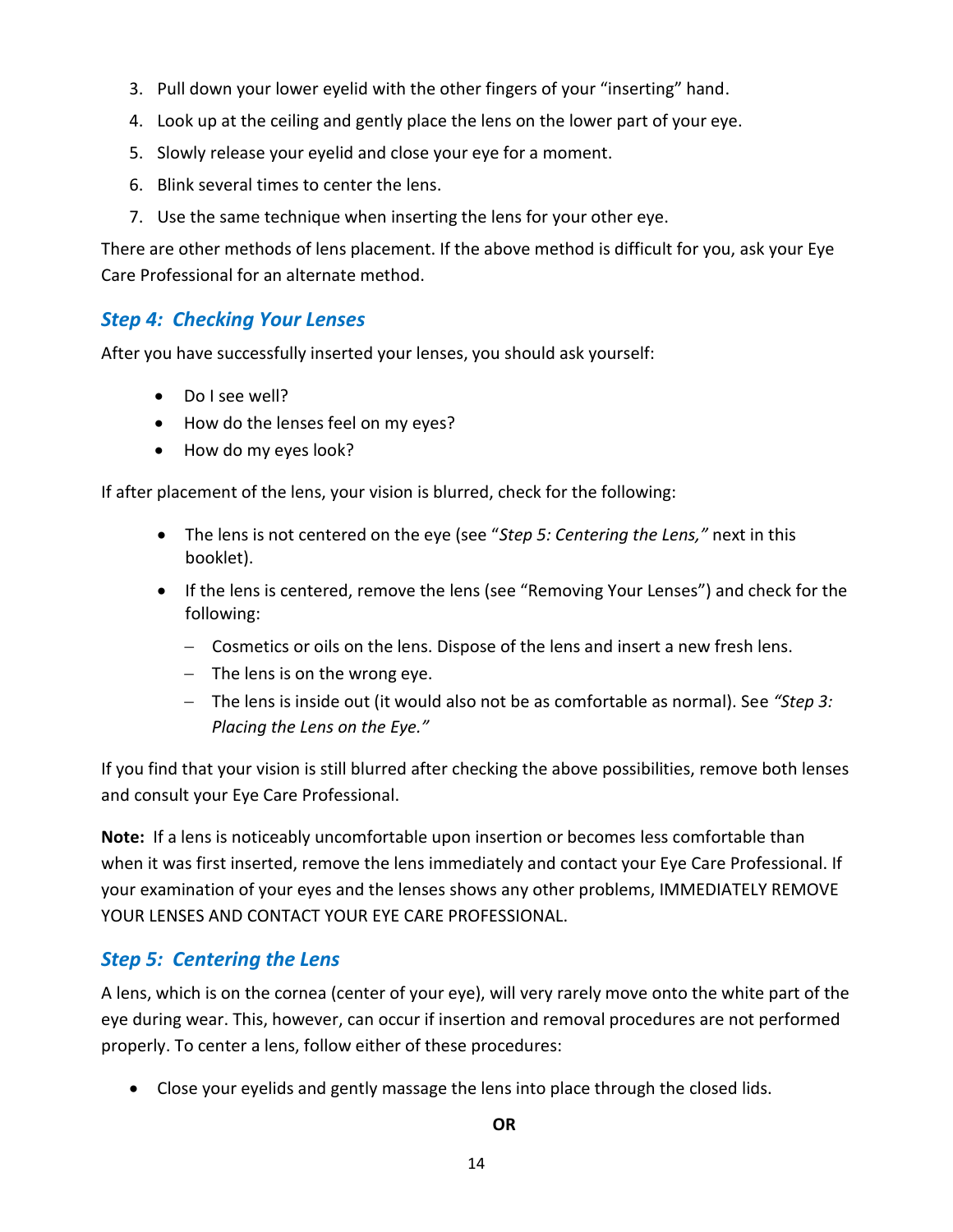Gently move the off-centered lens onto the cornea (center of your eye) while the eye is opened using finger pressure on the edge of the upper lid or lower lid.

## **LENS WEARING**

#### <span id="page-14-0"></span>**While wearing your lenses, remember the following important precautions:**

#### *Cosmetic Lenses and Visual Symptoms*

 Cosmetically tinted contact lenses may let less light through than non-cosmetic lenses. Therefore, you may experience some visual symptoms while wearing them (i.e., seeing the lens pattern in your peripheral vision).

#### *Hazardous Conditions*

- If you use aerosol (spray) products, such as hair spray, while wearing lenses, keep your eyes closed until the spray has settled.
- **Avoid** all harmful or irritating vapors and fumes while wearing lenses.

#### *Water Activity*

Do not expose your contact lenses to water while you are wearing them.

#### *Lubricating/Rewetting Solutions*

- Your Eye Care Professional may recommend a lubricating/rewetting solution for your use. These solutions can be used to wet (lubricate) your lenses while you are wearing them.
- **Do not** use saliva or anything other than the recommended solutions for lubricating or rewetting your lenses. Do not put lenses in your mouth.
- **Never** rinse your lenses in water from the tap. There are two reasons for this:
	- 1. Tap water contains many impurities that can contaminate or damage your lenses and may lead to eye infection or injury.
	- 2. You might lose your lens down the drain.

#### *Sticking (Non-Moving) Lens*

- For your eye health, it is important that the lens moves freely on your eye.
- If the lens sticks (stops moving) on your eye, apply a few drops of the recommended rewetting solution. Wait until the lens begins to move freely on the eye before removing it. If non-movement of the lens continues, you should immediately consult your Eye Care Professional.

#### *Sharing Lenses*

 **Never** allow anyone else to wear your lenses. They have been prescribed to fit your eyes and to correct your vision to the degree necessary. Sharing lenses greatly increases the chance of eye infections.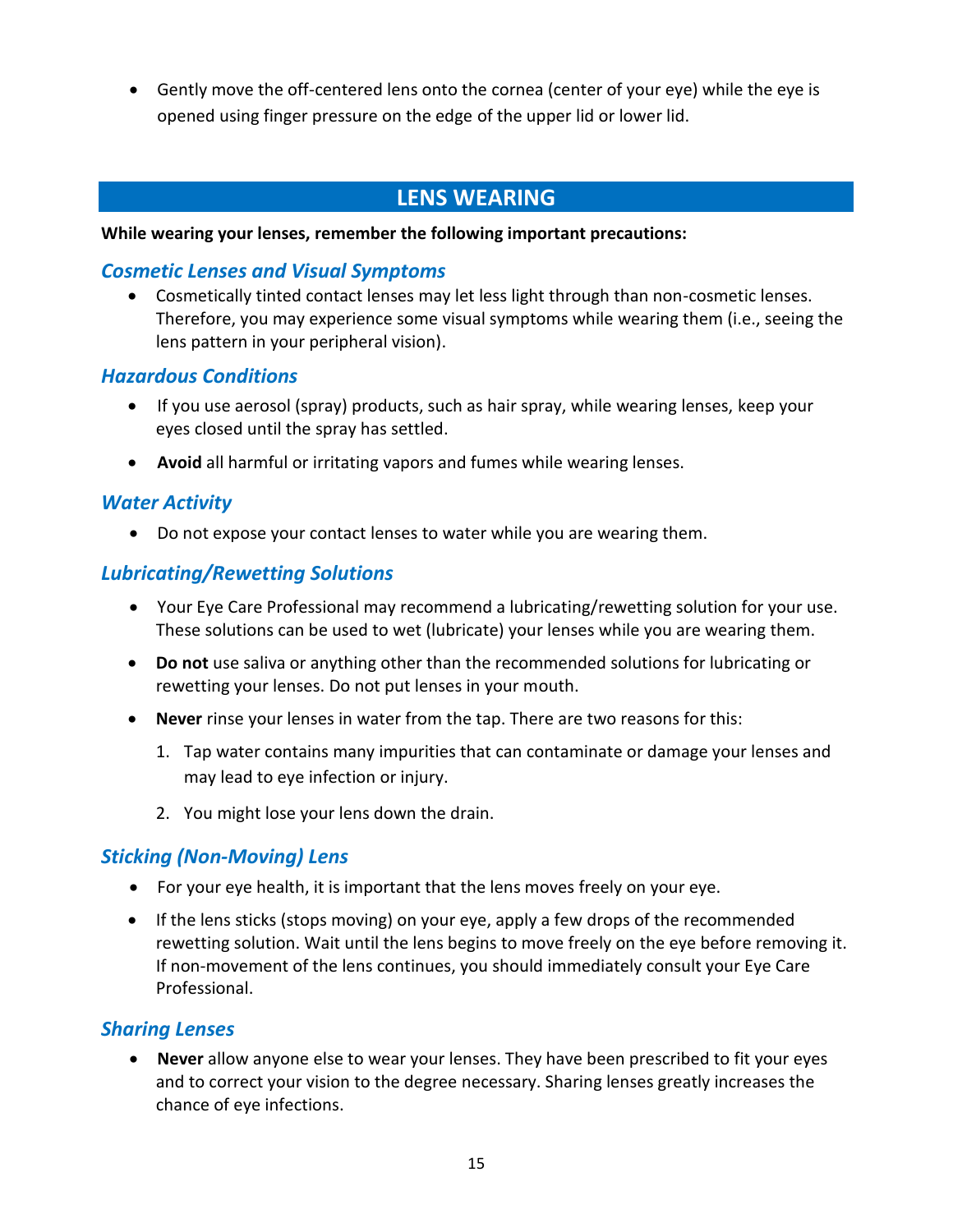#### *Adhering to the Prescribed Wearing & Replacement Schedules*

- **Never** wear your lenses beyond the amount of time recommended by your Eye Care Professional.
- **Always throw away** worn lenses as prescribed by your Eye Care Professional.

## **REMOVING YOUR LENSES**

<span id="page-15-0"></span>**CAUTION:** Always be sure the lens is on the cornea (in the center of your eye) before attempting to remove it. Determine this by covering the other eye. If vision is blurred, the lens is either on the white part of the eye or it is not on the eye at all. To locate the lens, inspect the upper area of the eye by looking down into a mirror while pulling the upper lid up. Then inspect the lower area by pulling the lower lid down.

#### **Always remove the same lens first.**

- 1. Wash, rinse and dry your hands thoroughly.
- 2. There are two recommended methods of lens removal: the Pinch Method, and the Forefinger and Thumb Method. You should follow the method that is recommended by your Eye Care Professional.

#### *Pinch Method:*

**Step 1.** Look up, slide the lens to the lower part of the eye using the forefinger. **Step 2.** Gently pinch the lens between the thumb and forefinger. **Step 3.** Remove the lens.

#### *Forefinger and Thumb Method:*

- **Step 1.** Place your hand or a towel under your eye to catch the lens.
- **Step 2.** Place your forefinger on the center of the upper lid and your thumb on the center of the lower lid.
- **Step 3.** Press in and force a blink. The lens should fall onto your hand or the towel.

**Note:** The lens may come out, but remain on the eyelid, finger or thumb.

- 3. Remove the other lens by following the same procedure.
- 4. Follow the instructions in the next section, *"Caring for Your Lenses"*.

**Note:** If these methods of removing your lens are difficult for you, ask your Eye Care Professional for an alternate method.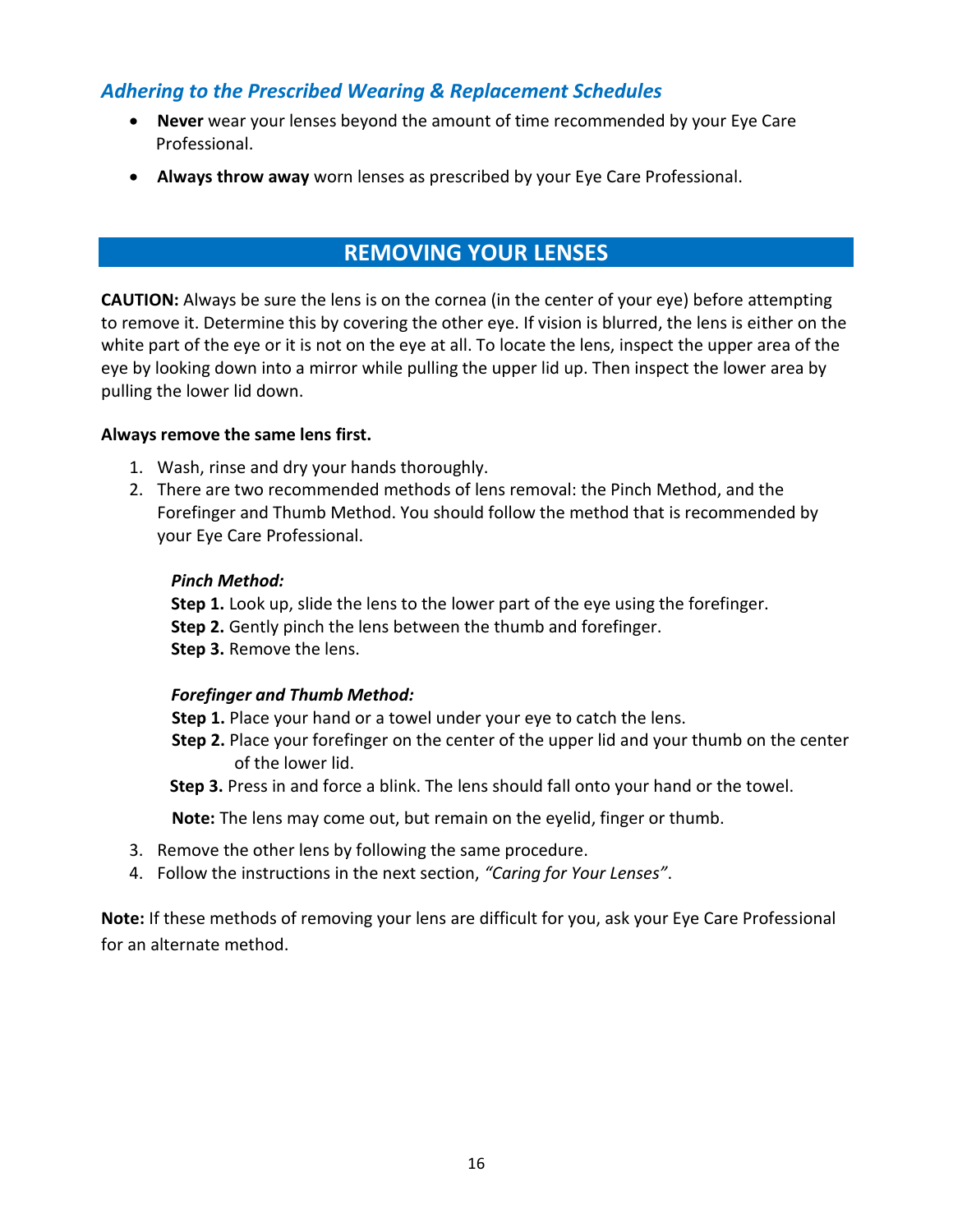## **CARING FOR YOUR LENSES**

#### <span id="page-16-0"></span>*For Lenses Prescribed for Disposable Wear:*

Remember, there is no cleaning or disinfection needed with your contact lenses when they are prescribed for disposable wear. Always dispose of lenses when they are removed and have replacement lenses or glasses available.

### *For Lenses Prescribed for Frequent Replacement:*

When you first get your lenses, you will be given a recommended cleaning and disinfection routine and instructions and warnings for lens care, handling, cleaning, disinfection, and storage. Your Eye Care Professional should teach you about appropriate and adequate procedures and products for your use.

When you remove your lenses between replacement periods, the lenses must be cleaned and disinfected before you put them back on your eyes, or you should throw them away and replace them with fresh lenses. It is recommended that lenses prescribed on a frequent replacement program be replaced with fresh new lenses every 2 weeks, or as prescribed by your Eye Care Professional.

For continued safe and comfortable wearing of your lenses, it is important that you first clean and rinse, then disinfect [and neutralize (for hydrogen peroxide systems)] your lenses after each removal, using the lens care products and procedures recommended by your Eye Care Professional. Cleaning and rinsing are necessary to remove mucus, secretions, films, or deposits that may have built up on your lenses during wearing. The ideal time to clean your lenses is immediately after removing them. Disinfecting is necessary to destroy harmful germs.

You should always use the recommended lens care routine and carefully follow the instructions on the lens care product labeling. Different products cannot always be used together, and not all products are safe for use with all lenses. Do not alternate or mix lens care systems unless indicated on the product labeling. Failure to follow the recommended procedures may result in development of serious eye problems, as discussed in the "Warnings" section.

#### *Do not change solution without consulting your Eye Care Professional.*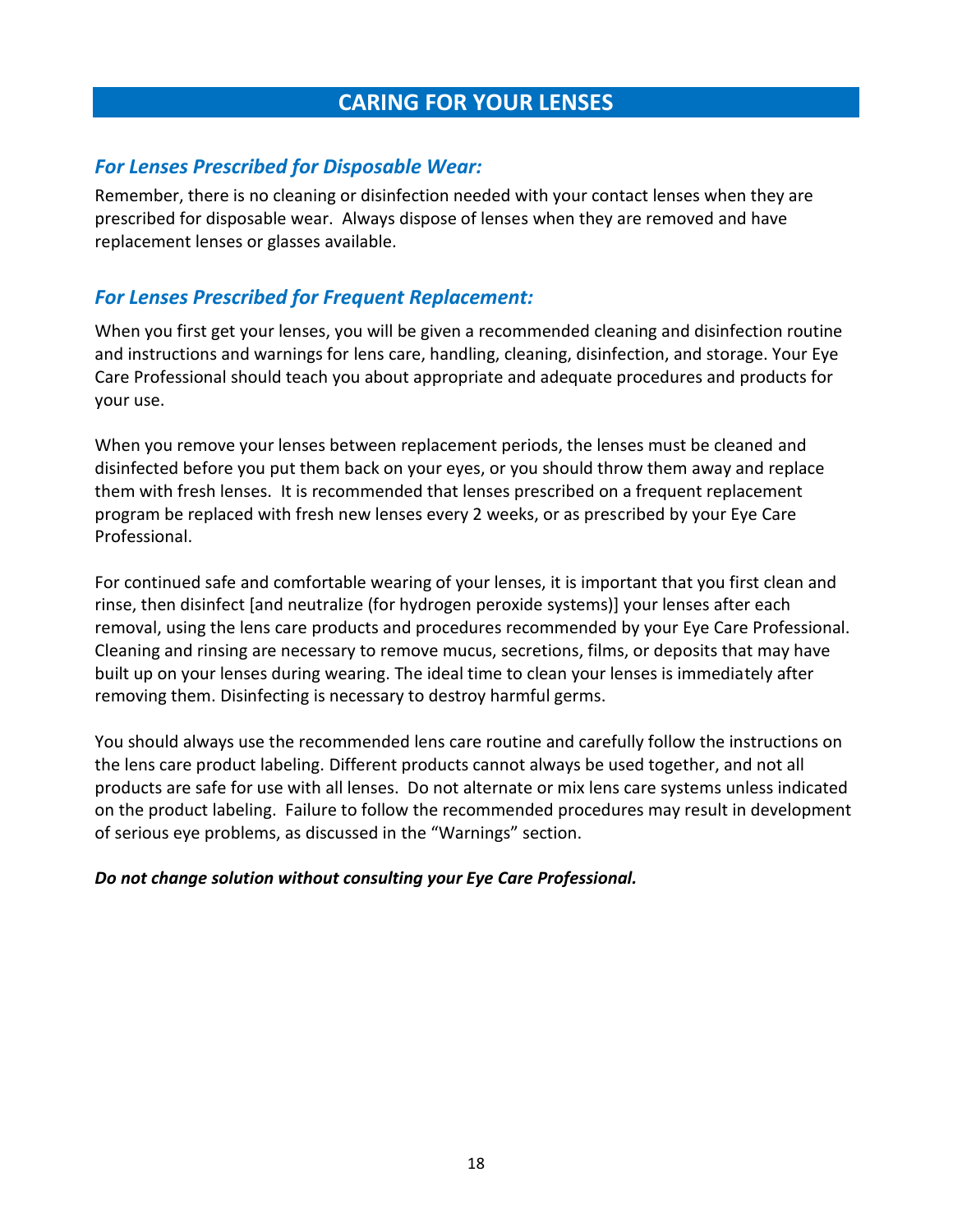## *Before you Start:*

- **Always** wash your hands thoroughly with a mild soap, rinse completely, and dry with a lint-free towel before touching your lenses.
- Make sure you have the following supplies available:
	- $-$  Fresh cleaning and disinfection solutions, or a multipurpose solution as recommended by your Eye Care Professional

#### *Never use solutions recommended for conventional hard contact lenses only*.

Clean Lens Case

*When using hydrogen peroxide lens care systems, use ONLY the lens case provided with the hydrogen peroxide care system. This case is specially designed to neutralize the solution.*

#### *Step 1: Cleaning & Disinfecting (Chemical – Not Heat)*

- 1. Always clean and disinfect the same lens first to avoid mix-ups.
- 2. Follow the instructions provided in the cleaning & disinfection product labeling or as recommended by your Eye Care Professional.

#### *DO NOT heat the disinfection solution and lenses.*

**Caution:** Lenses that are chemically disinfected may absorb ingredients from the disinfecting solution that may be irritating to the eyes. A thorough rinse in fresh sterile saline (or another recommended solution) prior to placement on the eye should reduce the potential for irritation.

- 3. If not using a multipurpose solution, after cleaning, rinse the lens thoroughly with a recommended rinsing solution to remove the cleaning solution, mucus, and film from the lens surface.
- 4. Rub and rinse your lenses according to the recommended lens rubbing and rinsing times in the labeling of your multipurpose solution to adequately disinfect your lenses.

#### **WARNING:**

 Rub and rinse your lenses for the recommended amount of time to help prevent serious eye infections.

Never use water, saline solution, or rewetting drops to disinfect your lenses. These solutions will not disinfect your lenses. Not using the recommended disinfectant can lead to severe infection, vision loss, or blindness.

5. Put the lens into the correct chamber of the lens storage case.

**NOTE:** When using hydrogen peroxide lens care systems, **use ONLY the lens case provided with the hydrogen peroxide care system. This case is specially designed to neutralize the solution.** Failure to use the specialized case will result in severe stinging, burning, and injury to the eye. Follow the recommendations on the hydrogen peroxide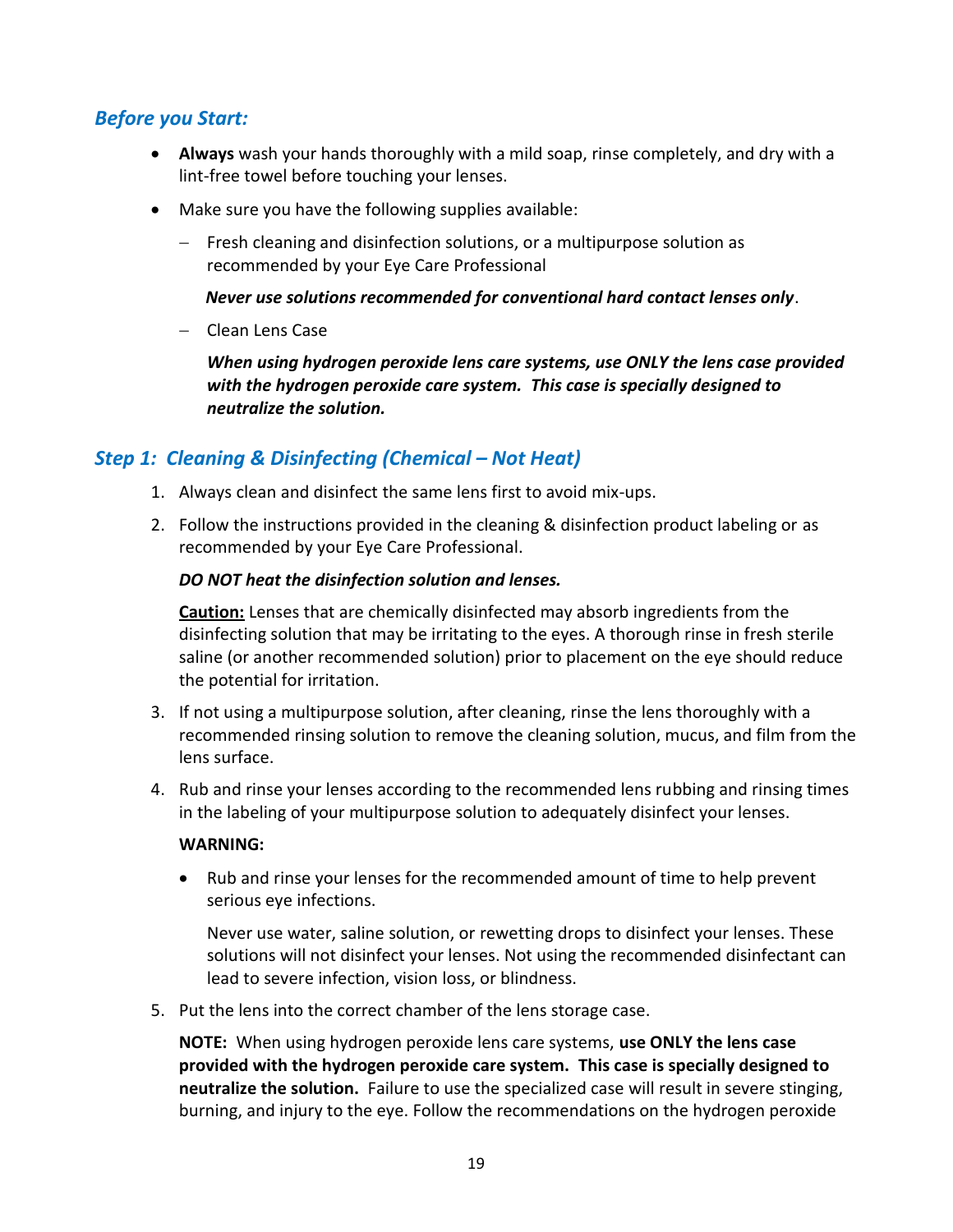system labeling exclusively. Following disinfection with a peroxide system, the lenses should be rinsed with sterile saline.

6. Thoroughly rinse lenses with a fresh solution recommended for rinsing before inserting and wearing, or follow the instructions on the disinfection solution labeling.

#### *Step 2: Storage*

 To store your lenses, first disinfect them, and then leave them in the closed/unopened case until you are ready to wear them.

#### *ALWAYS keep your lenses completely covered by a recommended disinfecting solution when the lenses are not being worn. Extended periods of drying will make it harder for the lens to become wet again. If a lens does become dried out, discard it and replace with a fresh new lens.*

- If you will not be wearing your lenses immediately following disinfection, you should ask your Eye Care Professional for information about storing your lenses.
- Empty and clean contact lens cases with digital rubbing using fresh, sterile disinfecting solutions/contact lens cleaner. Never use water. Cleaning should be followed by rinsing with fresh, sterile disinfecting solutions (never use water) and wiping the lens cases with fresh, clean tissue is recommended. Never air-dry or recap the lens case lids after use without any additional cleaning methods. If air drying, be sure that no residual solution remains in the case before allowing it to air dry.
- Replace your lens case according to the directions given you by your eye care professional or the labeling that came with your case.
- Contact lens cases can be a source of bacterial growth.

**WARNING:** Do not store your lenses or rinse your lens case with water or any non-sterile solution. Only use fresh multipurpose solution so you do not contaminate your lenses or lens case. Use of non-sterile solution can lead to severe infection, vision loss, or blindness.

## **EMERGENCIES**

<span id="page-18-0"></span>If chemicals of any kind (household products, gardening solutions, laboratory chemicals, etc.) are splashed into your eyes: FLUSH EYES IMMEDIATELY WITH TAP WATER AND IMMEDIATELY CONTACT YOUR EYE CARE PROFESSIONAL OR VISIT A HOSPITAL EMERGENCY ROOM RIGHT AWAY.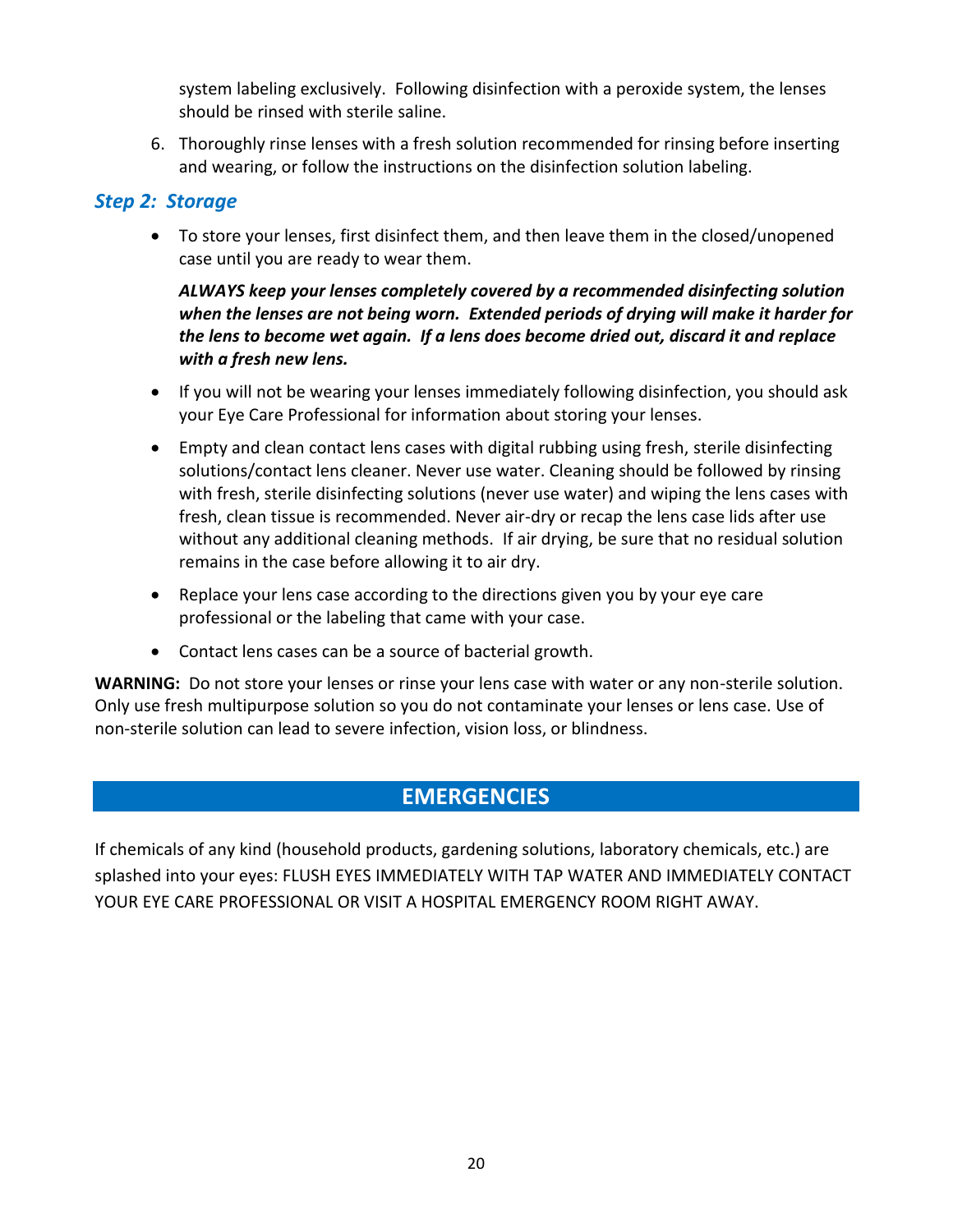## **INSTRUCTIONS FOR THE PRESBYOPIC PATIENT (MONOVISION & MULTIFOCAL)**

#### <span id="page-19-0"></span>*About Presbyopia and Vision Correction*

- Presbyopia is a condition in which the natural lenses in the eyes lose some of their elasticity. This occurs normally with aging as the lenses lose some of their ability to change focus for different distances (loss of reading vision).
- Monovision is a method of correction for presbyopia using contact lenses in which one eye is corrected for distance vision and the other is corrected for near vision.
- Multifocal lenses correct presbyopia by providing distance and near vision correction powers within the same lens.

## *Getting Used to Monovision or Multifocal Correction (Adaptation)*

- Be aware that, as with any type of lens correction, there are advantages and compromises to presbyopic contact lens correction. The benefit of clear near vision when looking straightahead and upward that you get with your contact lenses for monovision and multifocal correction may be accompanied by a vision compromise that may reduce the sharpness of your and depth perception for distance and near tasks. Some patients have experienced difficulty adapting to this. Symptoms, such as mild blurred vision and variable vision, may last for a brief period or for several weeks as you are getting used to the lenses. The longer these symptoms last, the poorer your chances for successful adaptation may be.
- You should avoid visually demanding situations during the initial adaptation period. It is recommended that you first wear these contact lenses in familiar situations that are not visually demanding. For example, it might be better to be a passenger rather than a driver of a car during the first days of lens wear. Also, it is recommended that you only drive with monovision or multifocal correction if you pass your state driver's license requirements with this correction.
- It is important that you follow your Eye Care Professional's suggestions for getting used to presbyopic contact lens correction. You should discuss any concerns that you may have during and after the adaptation period.

#### *Additional Correction Needs*

- Some patients with monovision correction will need to wear their glasses over their contact lenses to provide the clearest vision for critical tasks. You should discuss this with your Eye Care Professional.
- Some patients will never be fully comfortable functioning under low levels of lighting, such as driving at night. If this happens, you may want to discuss with your Eye Care Professional having additional contact lenses prescribed so that both eyes are corrected for distance when sharp distance binocular vision is required from both eyes together.
- If you require very sharp near vision during prolonged close work, you may want to have additional contact lenses prescribed so that both eyes are corrected for near when sharp near vision is required from both eyes together.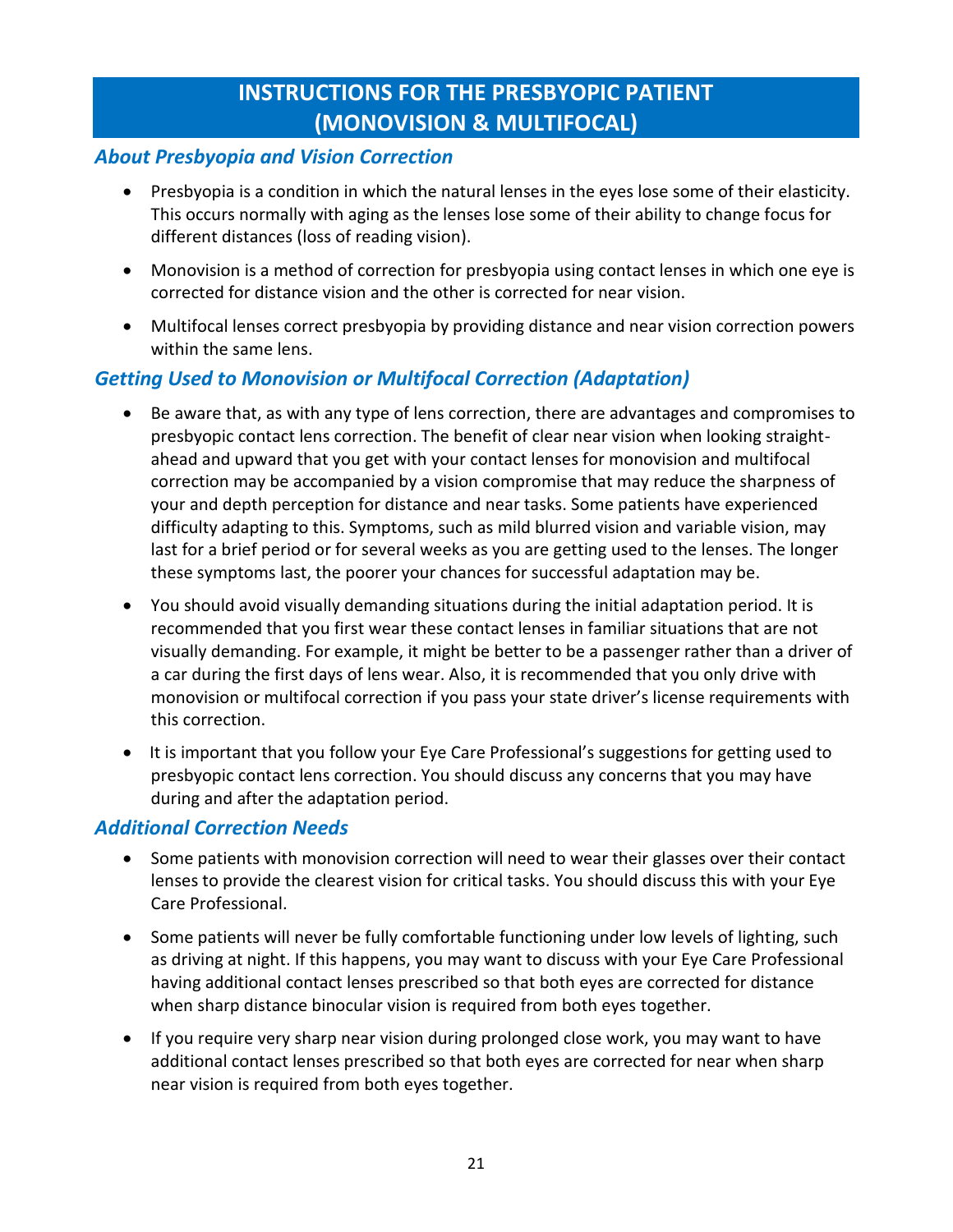**The decision to be fit with monovision or multifocal correction is most appropriately left to your Eye Care Professional, in conjunction with you, after carefully considering and discussing your needs.**

## **WEARING AND APPOINTMENT SCHEDULE**

#### <span id="page-20-0"></span>**Prescribed Wearing Schedule**

| Day                     | <b>Wearing Time (Hours)</b> |
|-------------------------|-----------------------------|
| $\mathbf{1}$            |                             |
| $\mathbf{2}$            |                             |
| 3                       |                             |
| $\overline{\mathbf{4}}$ |                             |
| 5                       |                             |
| $\boldsymbol{6}$        |                             |
| $\overline{\mathbf{z}}$ |                             |
| 8                       |                             |
| $\boldsymbol{9}$        |                             |
| ${\bf 10}$              |                             |
| 11                      |                             |
| 12                      |                             |
| 13                      |                             |
| 14                      |                             |
| 15                      |                             |

#### **Appointment Schedule**

Your appointments are on:

Minimum number of hours lenses to be worn at time of appointment:

| Month: | Year: |  |
|--------|-------|--|
| Time:  | Day:  |  |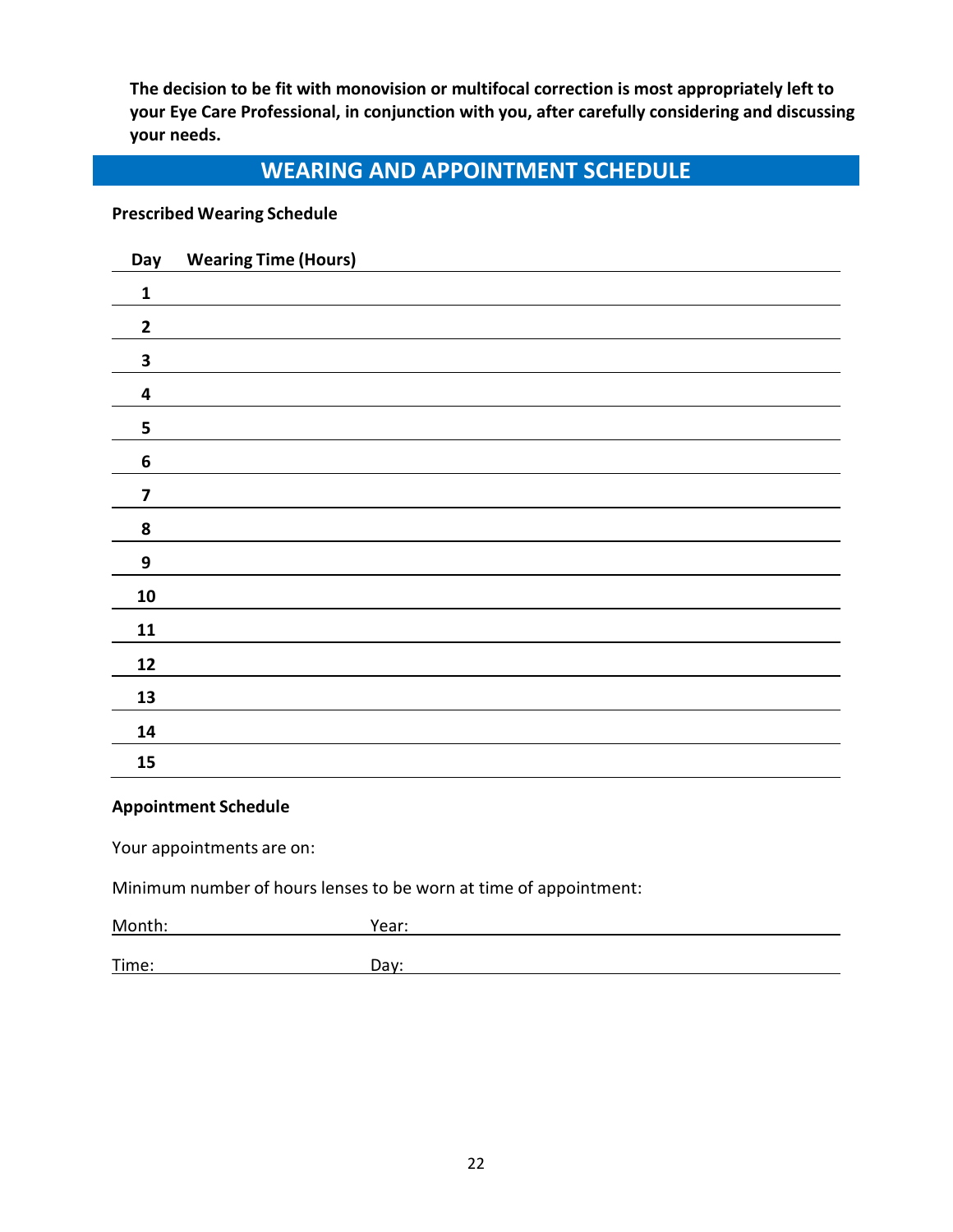## **PATIENT / EYE CARE PROFESSIONAL INFORMATION**

<span id="page-21-0"></span>

|                | Next Appointment: |                                                                                                                                                                                                                                           |                |      |            |
|----------------|-------------------|-------------------------------------------------------------------------------------------------------------------------------------------------------------------------------------------------------------------------------------------|----------------|------|------------|
|                |                   | Date: Date: 2004                                                                                                                                                                                                                          |                |      |            |
|                |                   | <u>Dr:</u> <u>Dr: 2000 and 2000 and 2000 and 2000 and 2000 and 2000 and 2000 and 2000 and 2000 and 2000 and 2000 and 2000 and 2000 and 2000 and 2000 and 2000 and 2000 and 2000 and 2000 and 2000 and 2000 and 2000 and 2000 and 2000</u> |                |      |            |
| Address:       |                   | <u> 1989 - John Stein, mars and de Britain and de Britain and de Britain and de Britain and de Britain and de Br</u>                                                                                                                      |                |      |            |
| Phone:         |                   |                                                                                                                                                                                                                                           |                |      |            |
|                |                   |                                                                                                                                                                                                                                           |                |      |            |
| Day            | Date              | Hours Worn                                                                                                                                                                                                                                | Day            | Date | Hours Worn |
| $\mathbf{1}$   |                   |                                                                                                                                                                                                                                           | $\mathbf{1}$   |      |            |
| $\overline{2}$ |                   |                                                                                                                                                                                                                                           | $\overline{2}$ |      |            |
| $\overline{3}$ |                   |                                                                                                                                                                                                                                           | 3              |      |            |
| 4              |                   |                                                                                                                                                                                                                                           | 4              |      |            |
| $\overline{5}$ |                   |                                                                                                                                                                                                                                           | 5              |      |            |
| 6              |                   |                                                                                                                                                                                                                                           | 6              |      |            |
| $\overline{7}$ |                   |                                                                                                                                                                                                                                           | $\overline{7}$ |      |            |

**IMPORTANT: If you experience any difficulty wearing your lenses or you do not understand the instructions, DO NOT WAIT for your next appointment. CONTACT YOUR EYE CARE PROFESSIONAL IMMEDIATELY.**